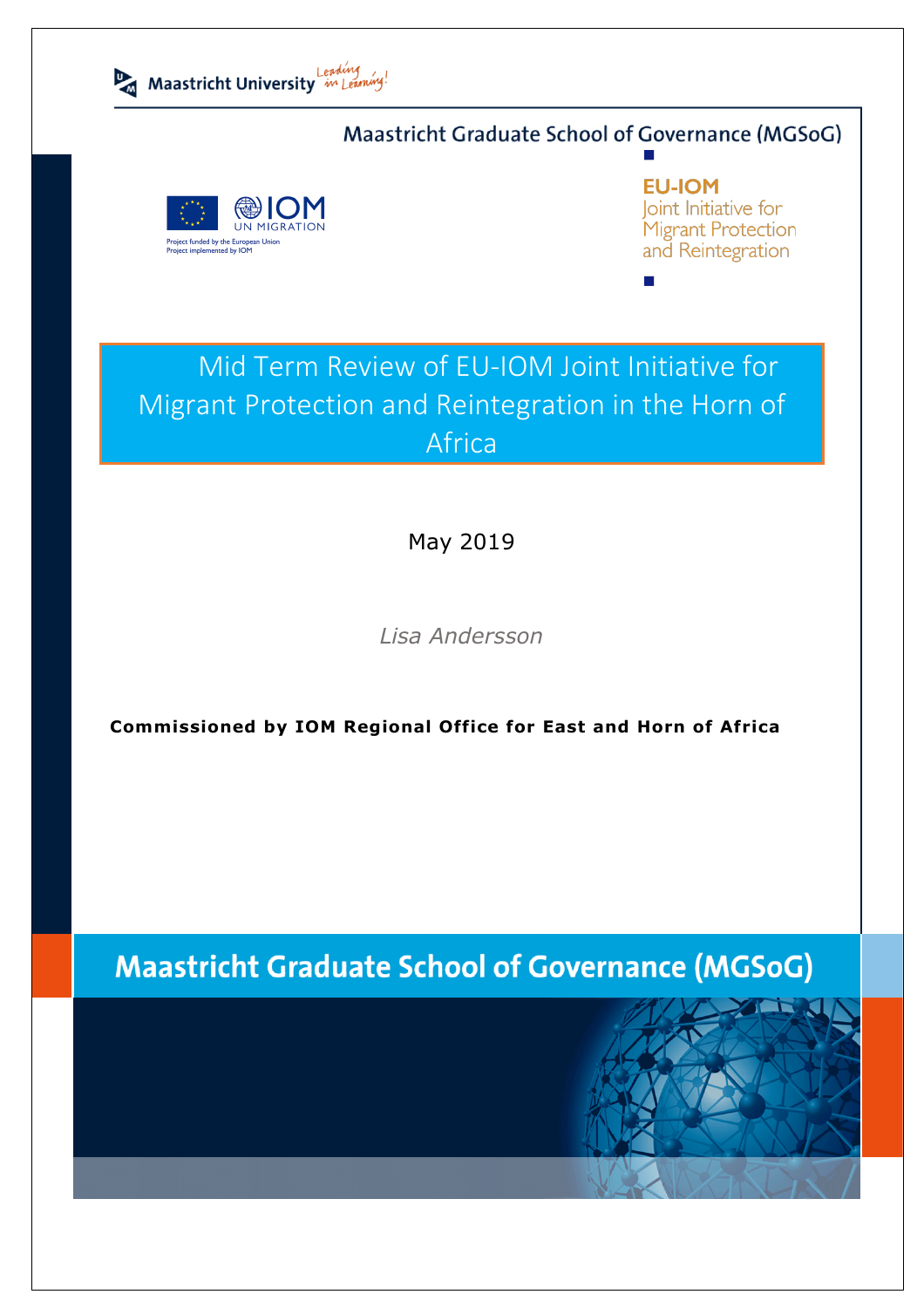#### **GLOSSARY**

| <b>AVR</b>   | <b>Assisted Voluntary Return</b>                                                                  |
|--------------|---------------------------------------------------------------------------------------------------|
| <b>AVRR</b>  | Assisted Voluntary Return and Reintegration                                                       |
| EU           | <b>European Union</b>                                                                             |
| <b>EUTF</b>  | <b>European Union Emergency Trust Fund</b>                                                        |
| <b>ILO</b>   | International Labour Organization                                                                 |
| <b>IOM</b>   | International Organization for Migration                                                          |
| MFI          | Microfinance Institution                                                                          |
| MR(R)C       | Migration Response (and/or Resource) Centre                                                       |
| <b>MTR</b>   | Mid-Term Review                                                                                   |
| OECD/DAC     | Organisation for Economic Co-operation and Development/Development<br><b>Assistance Committee</b> |
| <b>ROM</b>   | <b>Results-Oriented Monitoring</b>                                                                |
| SSWA         | Secretariat for Sudanese Working Abroad                                                           |
| SO           | Specific Objective                                                                                |
| SOPs         | <b>Standard Operating Procedures</b>                                                              |
| <b>ToR</b>   | <b>Terms of Reference</b>                                                                         |
| ТC           | <b>Transit Centre</b>                                                                             |
| <b>UMCs</b>  | Unaccompanied Migrant children                                                                    |
| <b>UNDP</b>  | United Nations Development Programme                                                              |
| <b>UNHCR</b> | United Nations High Commissioner for Refugees                                                     |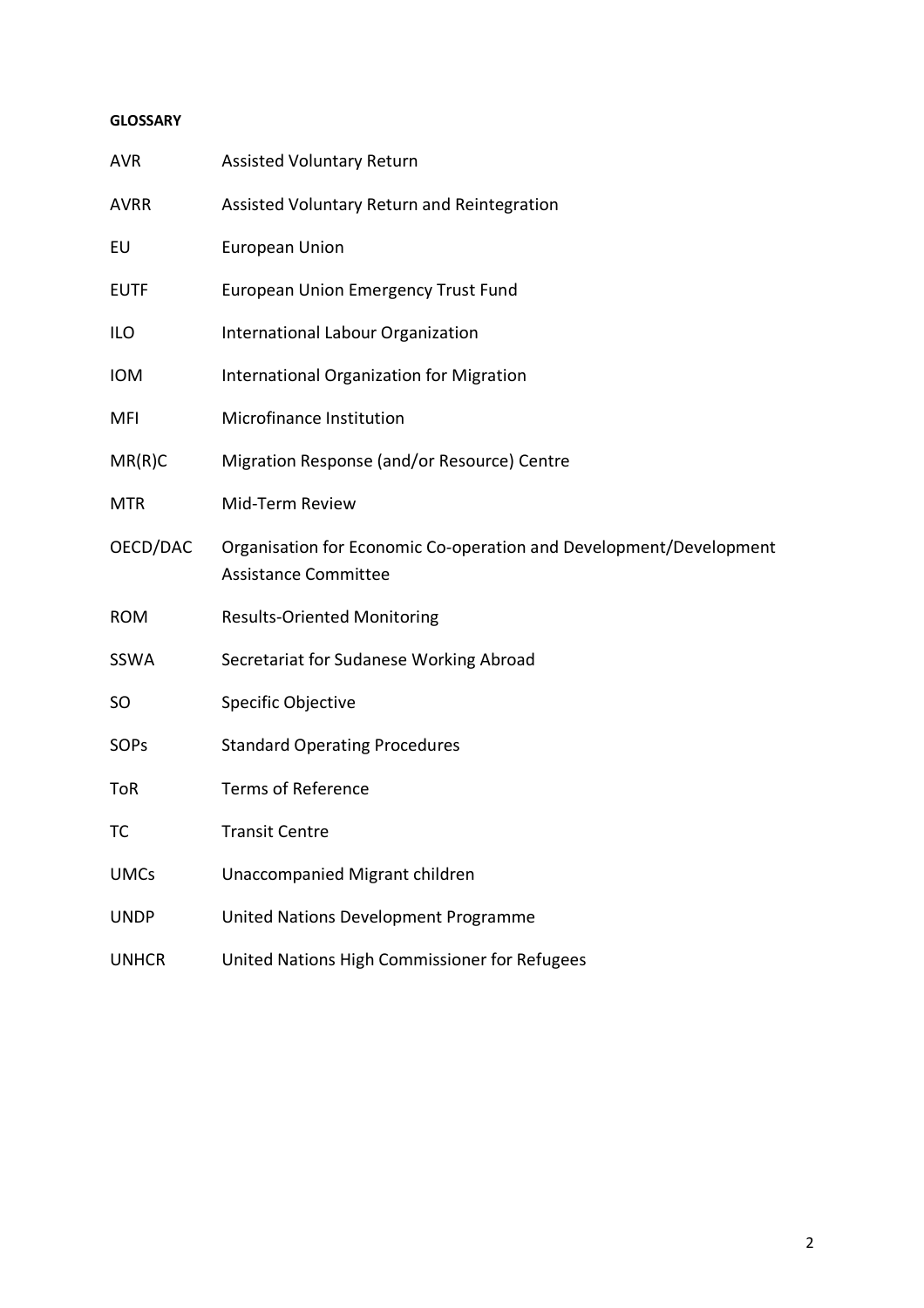# Table of Contents

| MID TERM REVIEW OF EU-IOM JOINT INITIATIVE FOR MIGRANT PROTECTION AND REINTEGRATION |  |  |
|-------------------------------------------------------------------------------------|--|--|
|                                                                                     |  |  |
|                                                                                     |  |  |
|                                                                                     |  |  |
|                                                                                     |  |  |
|                                                                                     |  |  |
|                                                                                     |  |  |
|                                                                                     |  |  |
|                                                                                     |  |  |
|                                                                                     |  |  |
|                                                                                     |  |  |
|                                                                                     |  |  |
|                                                                                     |  |  |
|                                                                                     |  |  |
|                                                                                     |  |  |
|                                                                                     |  |  |
|                                                                                     |  |  |
|                                                                                     |  |  |
|                                                                                     |  |  |
|                                                                                     |  |  |
|                                                                                     |  |  |
|                                                                                     |  |  |
|                                                                                     |  |  |
|                                                                                     |  |  |
|                                                                                     |  |  |
|                                                                                     |  |  |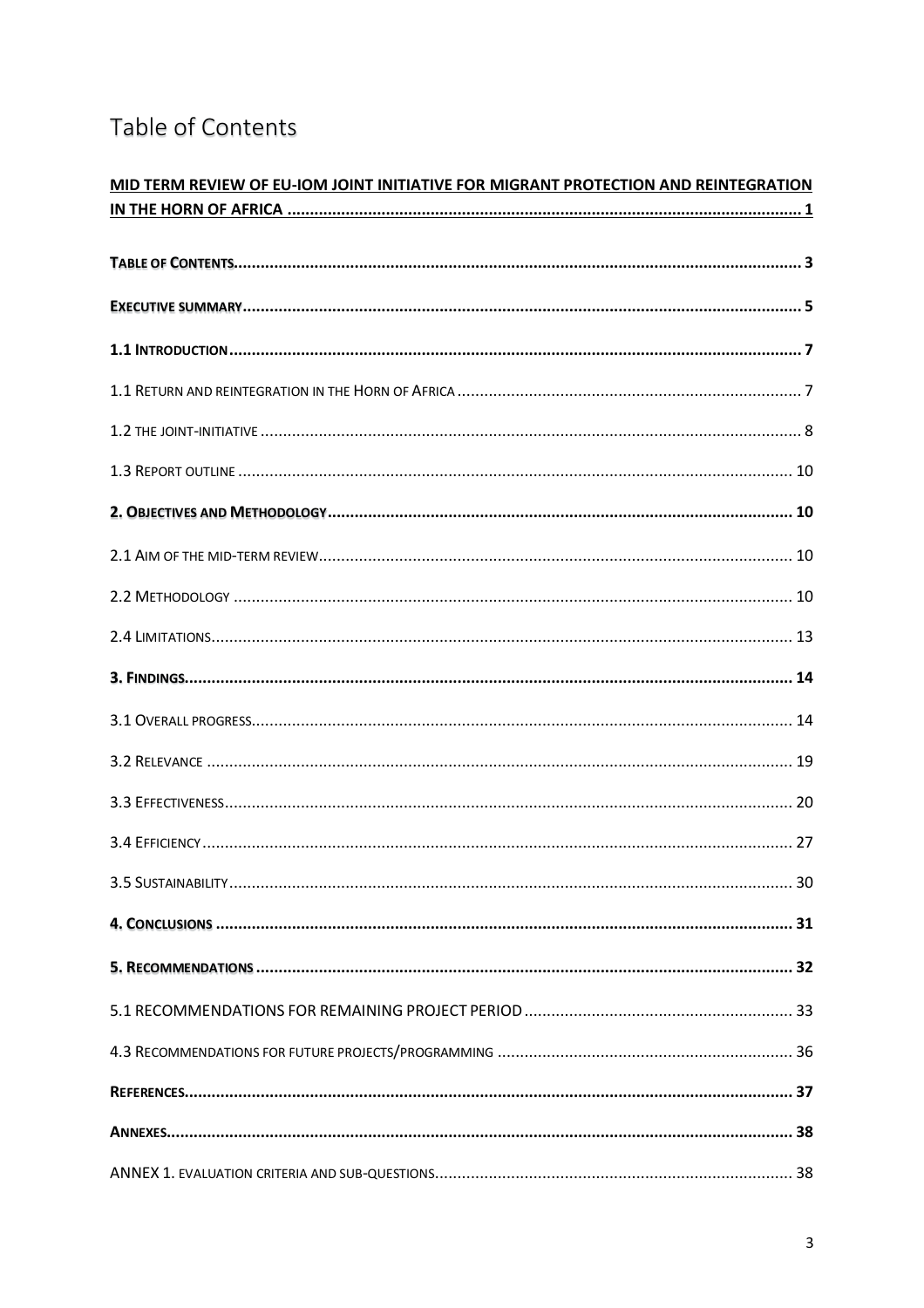|--|--|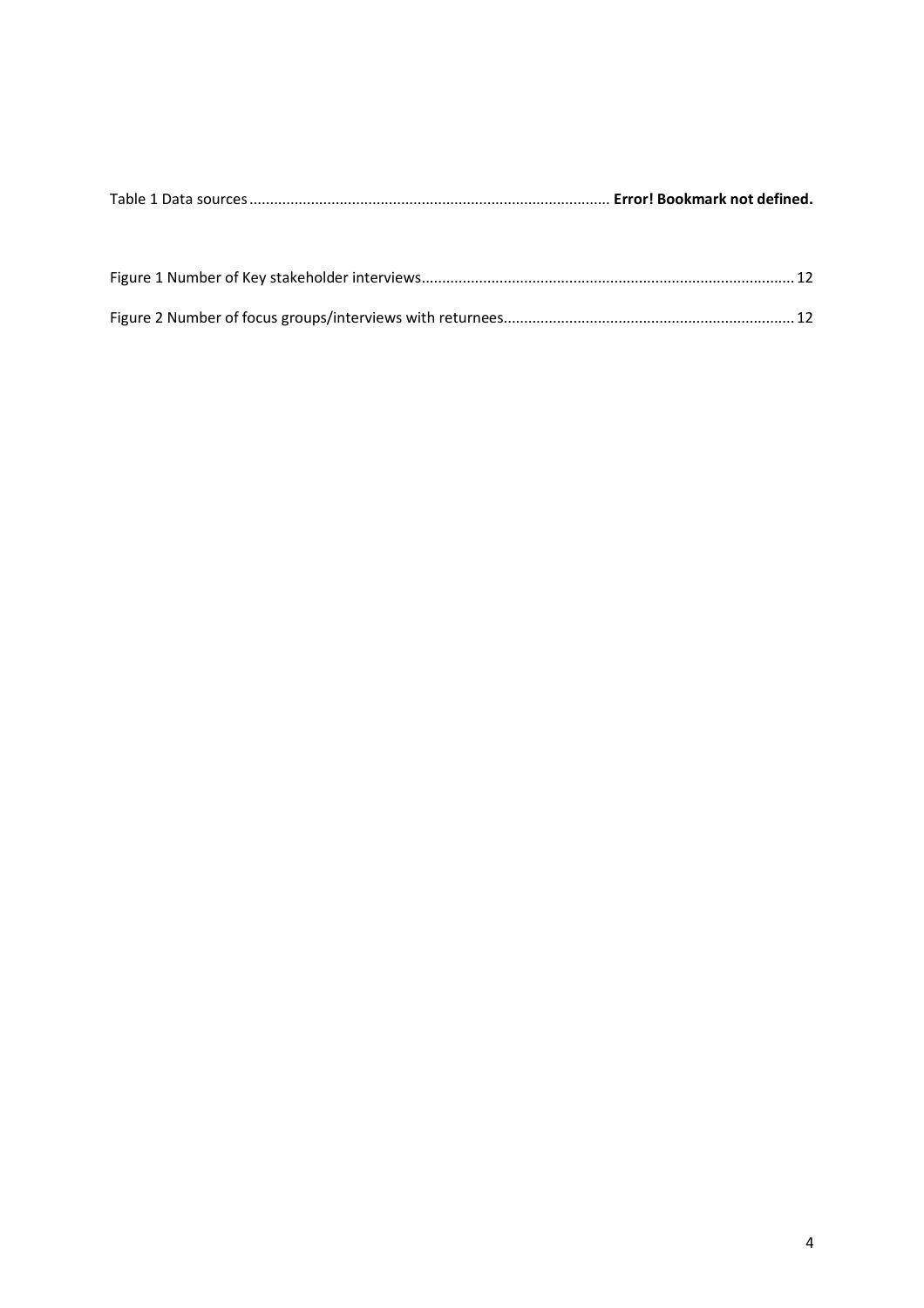# Executive summary

In response to the increasing numbers of irregular migrants passing through the different migration routes from the Horn of Africa, the European Union has launched several programmes addressing irregular migration in the region. One of the programmes within this framework is EU-IOM Joint Initiative for Migrant Protection and Reintegration, which was launched in 2016 with the aim to save lives and protect and assist migrants along key migration routes in Africa. The Joint Initiative in the Horn of Africa, launched in March 2017, assists countries in the region participating in the Khartoum Process to facilitate orderly, safe and regular migration through the development and implementation of rights-based, development-based and sustainable return and reintegration policies and processes.

Maastricht Graduate School of Governance was hired to carry out this mid-term review (MTR) of the Joint Initiative in the Horn of Africa, to capture project progress and lessons learned to date. The MTR builds on fieldwork carried out in the four focus countries (Djibouti, Ethiopia, Somalia and Sudan), including key stakeholder interviews with government counterparts and key implementing partners and focus group interviews with migrant and returnee programme beneficiaries.

The findings show that despite a far from ideal start of the programme, the programme is now on good track with most of the programme activities, and several thousand migrants have already been assisted to return to their countries of origin. However, the programme is also facing a number of challenges. Despite improved relations and collaborations with government stakeholders, there is still room to improve national ownership, involvement and capacity of government stakeholders through enhanced knowledge transfers and technical and operational capacities to meet objectives of sustainable outcomes beyond the programme period. The report also identified some areas of potential improvement in terms of the implementation of reintegration assistance and resource allocations.

Drawing on the findings and conclusions, the report provides a number of recommendations to improve current and future programme design and implementation: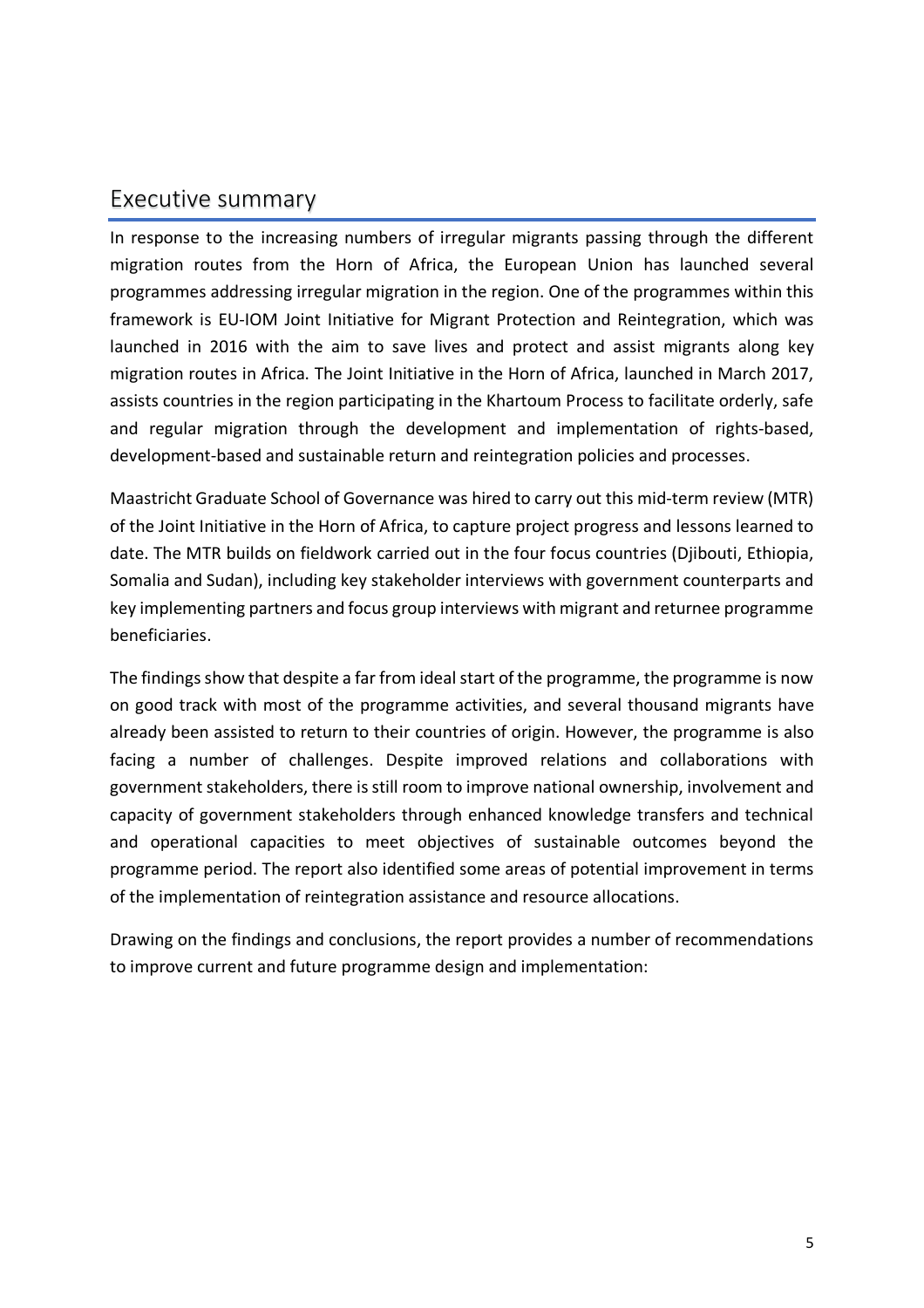### **RECOMMENDATIONS FOR REMAINING PROJECT PERIOD**

- **Strengthen partnerships with key stakeholders to promote more local involvement and ownership and enhance the sustainability of the return and reintegration activities and outcomes.**
- **Put emphasis on community-based activities and projects in the remaining programme period, and tie some of the community assistance closer to the individual reintegration assistance.**
- **Build platforms and infrastructure to support the youth in return communities.**
- **Strengthen and promote alternative economic support besides business start-ups.**
- **Ensure that the system of in-kind support is not implying extra costs or barriers for returnees.**
- è **Review funding to MRCs and align staff with work-load to ensure that equal service is provided across all centres.**
- •
- **Shorten time between first visit to centre and actual return in places where migrants are facing long waiting times.**
- **Investigate the possibility to invest in institutions that are already in place to complement services provided by MRCs.**
- **Assign sufficient resources and time to the final evaluation of the project, and include non-beneficiaries in the evaluation framework.**

## **RECOMMENDATIONS FOR FUTURE PROJECTS**

- **Carefully plan and carry out the inception phase to ensure that partnerships and institutional and management capacity is in place from the start.**
- **Launch mapping and assessment studies early in the process to better feed into the programming and activities.**
- **Explore land transportation (car/bus and train) as an alternative to return movements by flights, which will be impossible to sustain without donor funding.**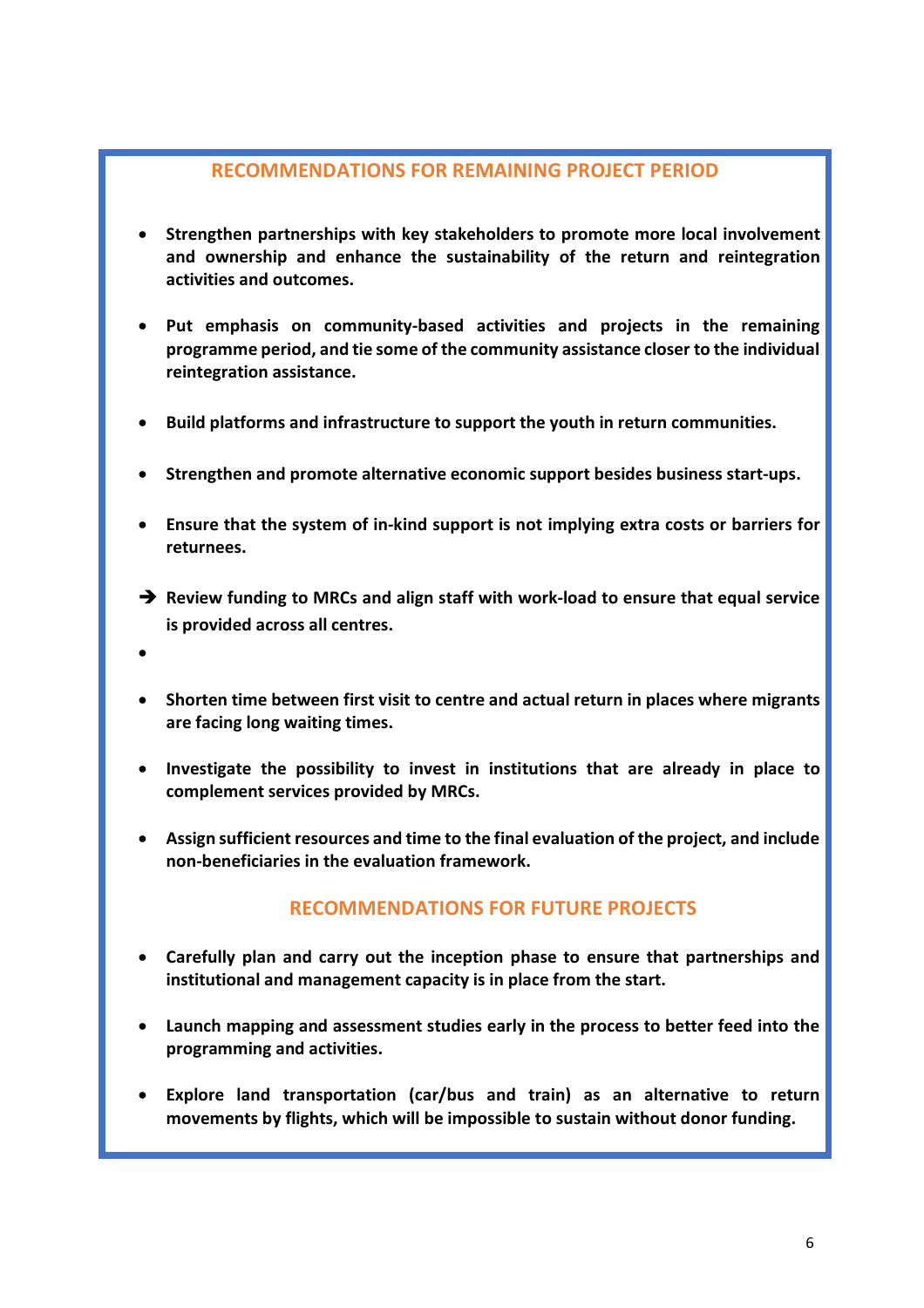• **Where possible, align AVRR programmes run by different organisations/donors to avoid creating confusion and false expectations of available assistance.**

# 1.1 Introduction

In December 2016, the European Union (EU) and International Organization for Migration (IOM) together launched the Joint Initiative for Migrant Protection and Reintegration, with the aim to save lives and protect and assist migrants along key migration routes in Africa. The Joint Initiative in the Horn of Africa was launched in March the following year. This mid-term review report has been commissioned by the IOM Regional Office for East and Horn of Africa, to be conducted by Maastricht Graduate School of Governance.

### 1.1 RETURN AND REINTEGRATION IN THE HORN OF AFRICA

Migration is a prominent feature in the Horn of Africa, with complex and mixed migration inflows and outflows. Underlying migration drivers include low human and economic development, and additional push factors such as violent conflicts, political oppression and environmental factors affecting food security and livelihoods in some countries.

Migrants leaving the region use four main routes: the Northern/Central Mediterranean route, the Eastern route, the Southern route, and the Sinai route. The Northern/Central Mediterranean route is used by migrants from the Horn of Africa and other parts of Africa to get to Europe, by crossing the Mediterranean Sea mainly from Libya trying to reach Italy. The Eastern route is used by migrants crossing the Red Sea and Gulf of Aden towards Yemen and onwards to Kingdom of Saudi Arabia and other Gulf countries. The Southern route is used to connect the Horn of Africa and East Africa with South Africa, via Kenya as the main transit hub and further south via countries such as Tanzania, Malawi, Zambia and Mozambique. Finally, the Sinai route is used by migrants to pass through Sudan and Egypt into Israel, although relatively few migrants are using this route since 2012.

The most popular route out of the Horn of Africa is the Eastern route. In 2017, IOM estimated that close to 100 000 migrants left the region to cross into Yemen, and similar numbers are estimated for 2018. The Northern route also continues to attract migrants, although numbers are dropping due to actions taken in transit countries along the route, the war in Libya etc. In 2017, almost 17 000 migrants from the Horn of Africa (including Sudan) arrived in Italy. Migrants from the Horn of Africa, regardless of which route they are using, often face protection risks such as arrest and detention, physical violence, robberies and extortion.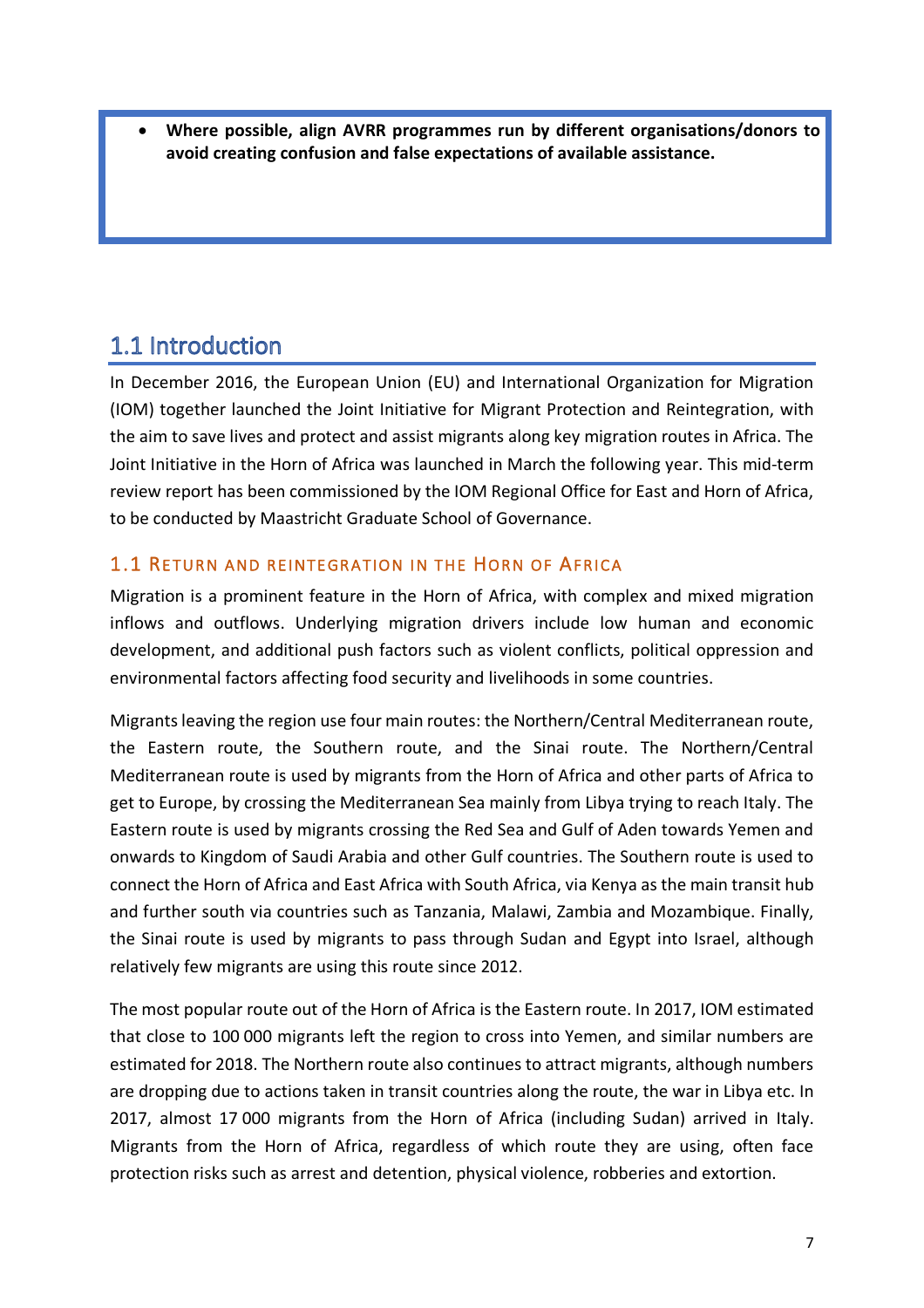Complex migration flows and patterns, including thousands of migrants stranded in transit in and around the Horn of Africa, recent mass-deportations of migrants from Saudi Arabia and increasing flows of return migration from Libya and other countries highlights the need for policies to facilitate orderly, safe, regular and rights-based migration in the region as well as sustainable solutions for return and reintegration.

### 1.2 THE JOINT-INITIATIVE

In response to the increasing numbers of irregular migrants passing through the different migration routes from and within the Horn of Africa, the European Union has launched several programmes addressing irregular migration in the region, including the Joint Initiative in the Horn of Africa.

In line with the European Union's foreign policy and development priorities and the European Agenda on Migration, IOM and EU have jointly developed four programmes focusing on migrant protection, dignified voluntary return and sustainable reintegration:

- I. The Joint Initiative for Migrant Protection and Reintegration in Africa
- II. Facility on Sustainable and Dignified Return and Reintegration in support of the Khartoum Process; later "re-branded" as *the EU-IOM Joint Initiative for Migrant Protection and Reintegration in the Horn of Africa*
- III. Pilot Action on Voluntary Return and Sustainable, Community-based Reintegration in Southern Africa
- IV. Improving Reintegration of Returnees in Afghanistan, Bangladesh and Pakistan

### 1.2.1 Programme objectives, results and activities

The EU-IOM Joint Initiative in the Horn of Africa assists countries in the region participating in the Khartoum Process to facilitate orderly, safe and regular migration through the development and implementation of rights-based, development-based and sustainable return and reintegration policies and processes. The priority countries of the programme are Djibouti, Ethiopia, Somalia and Sudan. In cooperation with state and non-state actors, the Joint Initiative aims to assist migrants who decide to return to their countries of origin to do so in a safe and dignified way, and to provide reintegration assistance to migrants to restart their lives through an integrated approach that targets both migrants and their communities. The assistance is meant to complement local development and mitigate some of the drivers of irregular migration.

The six activity pillars of the programme include:

1. Capacity building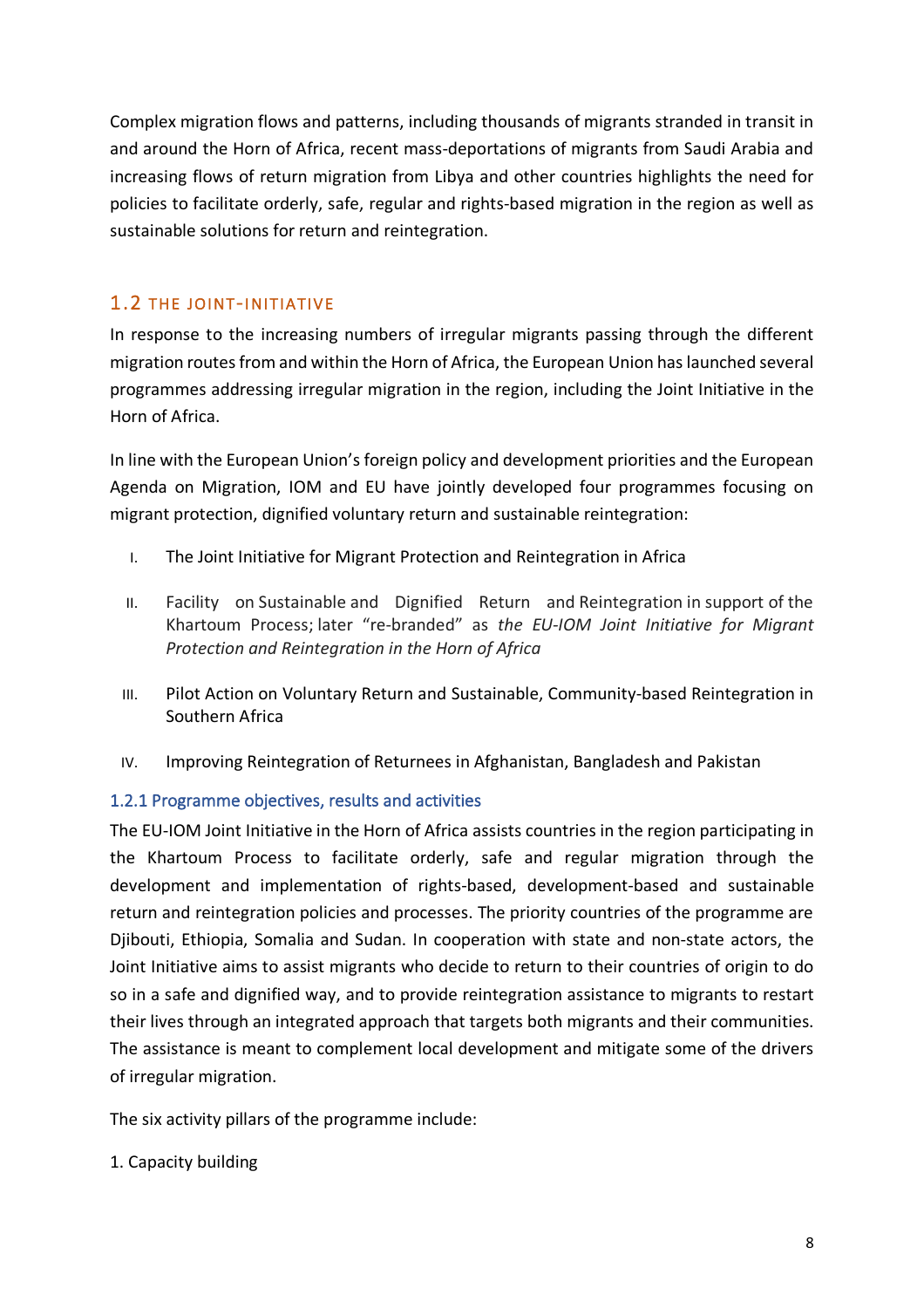- 2. Protection and voluntary return assistance
- 3. Reintegration support
- 4. Migration data collection and analysis
- 5. Information and awareness raising
- 6. Community stabilization

The budget of the programme is 43 million<sup>1</sup>, funded by the EU through the Emergency Trust Fund for Africa (EUTF) – Horn of Africa Window.

The programme logic incorporates one overall objective, three specific objectives, 2 outputs (*Results*) tied to each of the specific objectives, and a number of activities to be carried out under each result. Some activities are carried out in all four countries, while others only target host/transit countries, or countries receiving return migrants. The overall objective of the programme is:

#### *To contribute to facilitating orderly, safe, regular and rights-based migration through the facilitation of dignified voluntary return and the implementation of development-focused and sustainable reintegration policies and processes.*

Table 1 gives an overview of the specific objective and attached results.

#### **Table 1. Project objectives and results**

| <b>OBJECTIVE</b>                                                                                                                                             | <b>RESULTS</b>                                                                                                                                                                                                                                                                                                              |
|--------------------------------------------------------------------------------------------------------------------------------------------------------------|-----------------------------------------------------------------------------------------------------------------------------------------------------------------------------------------------------------------------------------------------------------------------------------------------------------------------------|
| <b>SPECIFIC OBJECTIVE 1</b><br>Partner countries and relevant<br>stakeholders develop or strengthen<br>evidence-based return and<br>reintegration procedures | <b>Result 1.1 Migration related data and evidence</b><br>$\bullet$<br>generated is available to inform policies, processes<br>and programmes<br><b>Result 1.2</b> Relevant stakeholders have increased<br>$\bullet$<br>capacity to develop and implement orderly, safe and<br>dignified return and reintegration procedures |
| <b>SPECIFIC OBJECTIVE 2</b><br>Safe, humane, dignified voluntary<br>return processes are enhanced<br>along main migration routes                             | <b>Results 2.1</b> Stranded<br>migrants and<br>relevant<br>$\bullet$<br>stakeholders have information about and access to<br>voluntary return and reintegration assistance<br><b>Results 2.2</b> Migrants are assisted to return voluntarily<br>$\bullet$<br>in a safe and dignified manner                                 |

 $1$  In April 2019, DEVCO approved a 12-month extension of the Joint Initiative programme following the submission of the revised set of project documents in December 2018, which expanded the budget from the initial 25 million euros to carry out additional key activities such as capacity building and AVRR assistance, monitoring and communication activities.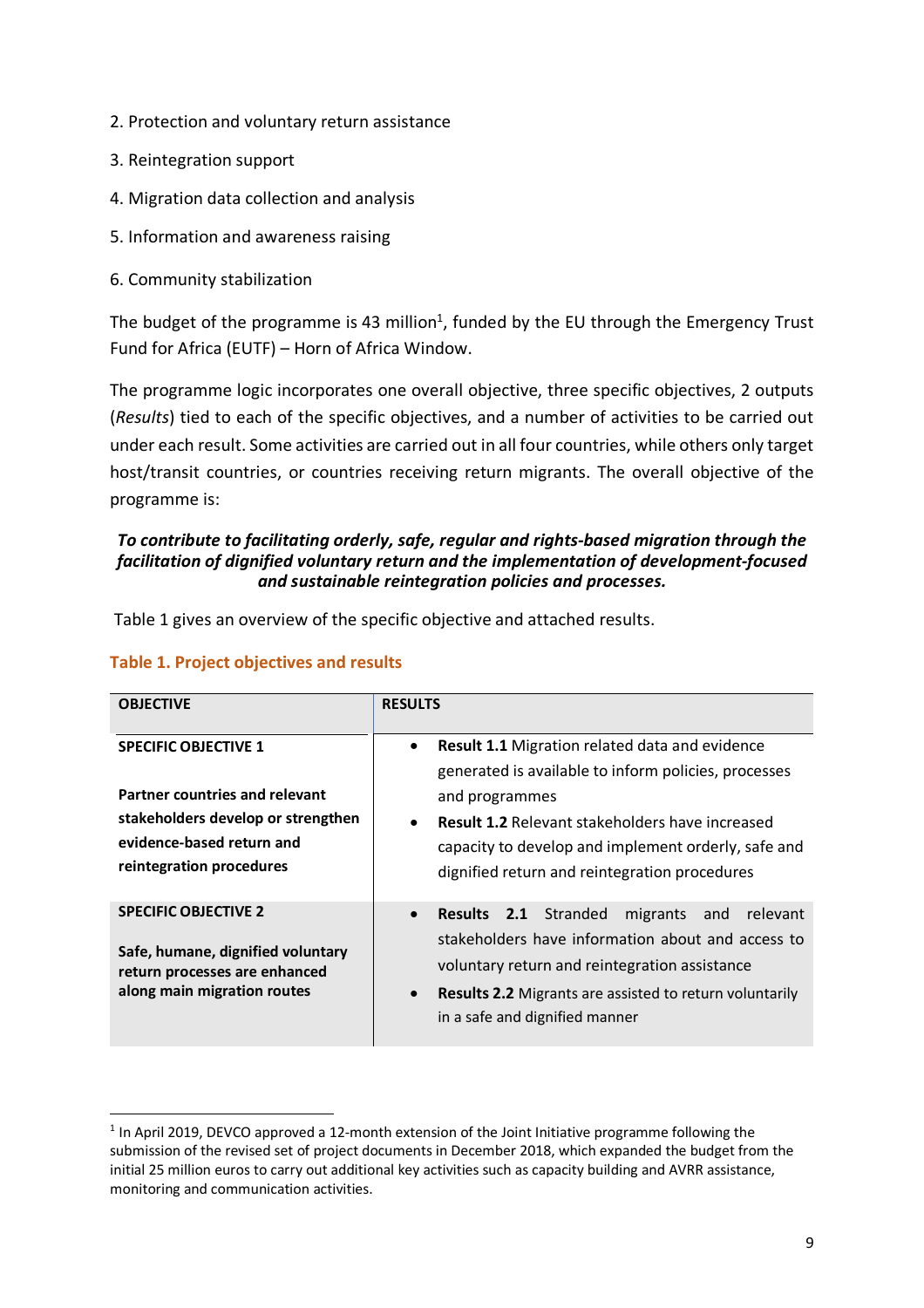#### **SPECIFIC OBJETIVE 3**

**Migrants rights are promoted and returnees benefit from sustainable economic, social and psychosocial reintegration that also benefits communities**

- **Result 3.1** A coherent and integrated approach to post arrival and reintegration assistance is implemented in a consistent manner across the region
- **Result 3.2** Systems for operational data collection, analysis and dissemination on reintegration are reinforced

### 1.3 REPORT OUTLINE

The report is structured as follows: the next section outlines the objectives and methodology of the MTR, section three presents the findings starting with a brief overview of the status and progress of the programme in all priority countries, to then discuss the findings taking the starting point in four OECD/DAC review criteria (relevance, efficiency, effectiveness and sustainability). Section four highlights the conclusions extracted from the findings, while the final section provides recommendations for the way forward.

# 2. Objectives and Methodology

Half way through the programme period of the Joint Initiative, an MTR was commissioned to capture project progress and lessons learned to date. This section describes the objectives of the MTR and the methodology used to carry it out.

### 2.1 AIM OF THE MID-TERM REVIEW

The purpose of the MTR is to analyse the programming and implementation of the programme so far, identify strengths and weaknesses as well as lessons learned. The MTR will further make recommendations on how the programme can be strengthened in the second phase of implementation.

### 2.2 METHODOLOGY

The evaluation framework is based on four evaluation criteria developed by the Development Assistance Committee of the Economic Cooperation and Development (OECD/DAC). The Terms of Reference (ToR) proposed five evaluation criteria to be included in the evaluation. Following discussions between the consultant and the IOM team, it was agreed that the evaluation will include four criteria, excluding the *Impact* criteria as it is difficult to evaluate impacts of the programme before the programme has been fully implemented. In addition, the MTR will also include an assessment of to what extent the Joint Initiative has addressed the recommendations formulated during the results-oriented monitoring (ROM)-evaluation undertaken in October and November 2018, and assess how well cross-cutting issues have been considered in programming and implementation.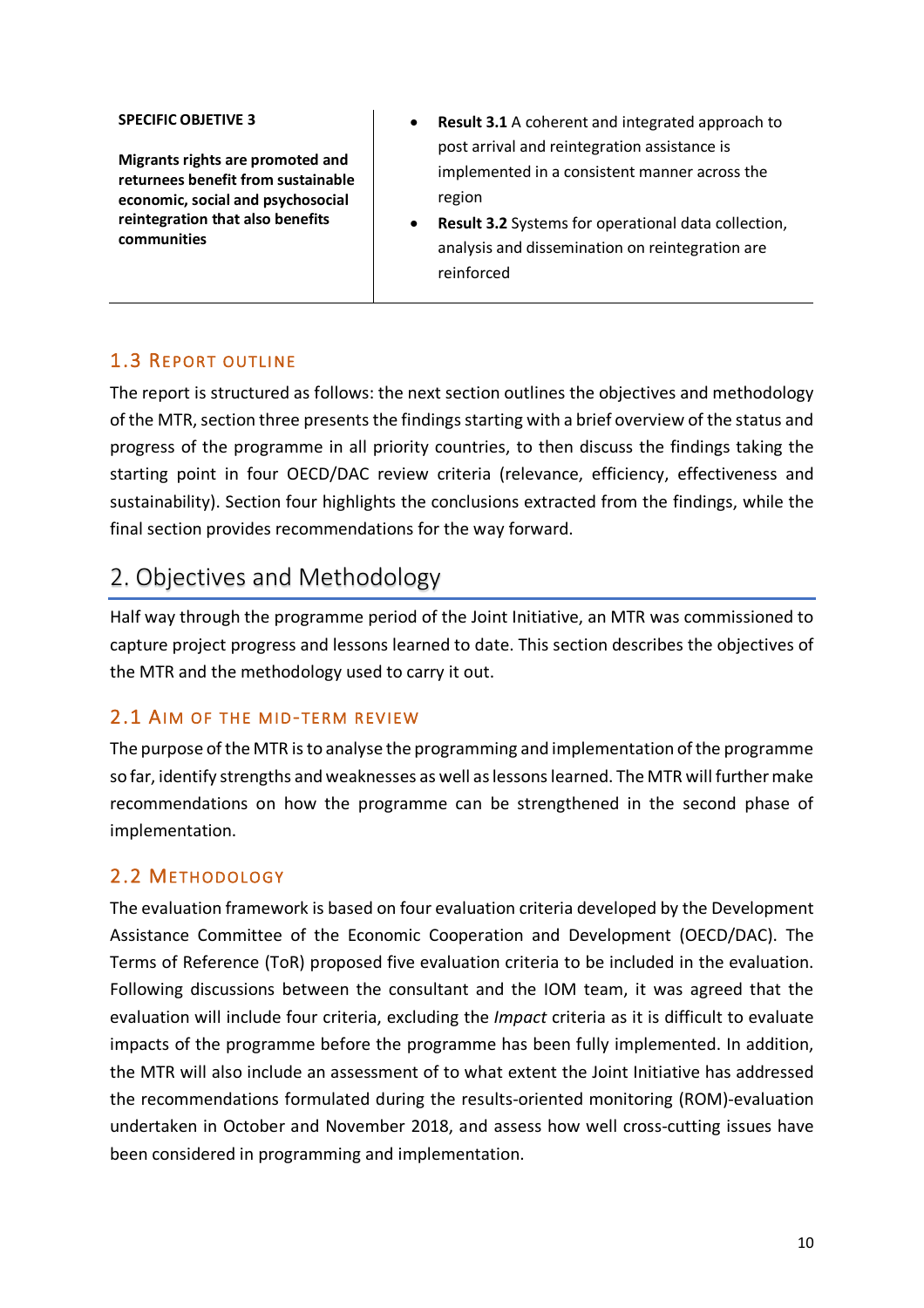After some revisions of the original sub-questions included in the ToR, the IOM team and the consultant agreed on a final list of 19 sub-questions for the MTR (Annex 1).

### 2.2.1 Data collection

The MTR is based on several sources, including review of literature and key documents, semistructured qualitative interviews with stakeholders, interviews with national and regional programme management and staff, as well as focus group discussions and individual interviews with return migrants that benefited from the programme.

The methodology involved three key stages. In the first stage, a desk review of key project documents and literature on return and reintegration in the region was undertaken. Based on the review, data collection survey tools in the form of a key informant interview guideline and focus group discussion guidelines were developed.

In the second stage fieldtrips were conducted in the four programme priority countries (Ethiopia, Djibouti, Somalia and Sudan) from 18 March to 12 April 2019. During the fieldtrip interviews with key stakeholders, programme staff and management and focus group discussions with return migrant programme beneficiaries were carried out. Key stakeholders interviewed included federal, regional, and local level government organisations and ministries; staff at Migration Response Centres (MRC) and Transit centres (TC) and implementing NGOs. In total, 29 Key stakeholder interviews (including visits to reception and transit centres) were carried out across all four countries, both at national and regional level (Figure 1). Most of the interviews were carried out individually. However, the interviews with local governments in the field sites in Ethiopia included multiple stakeholders (relevant government offices involved in the Joint Initiative activities) at once, as it was judged difficult to organise separate interviews with the government representatives given time constraints. Other interviews were carried out with several representatives from the same institution.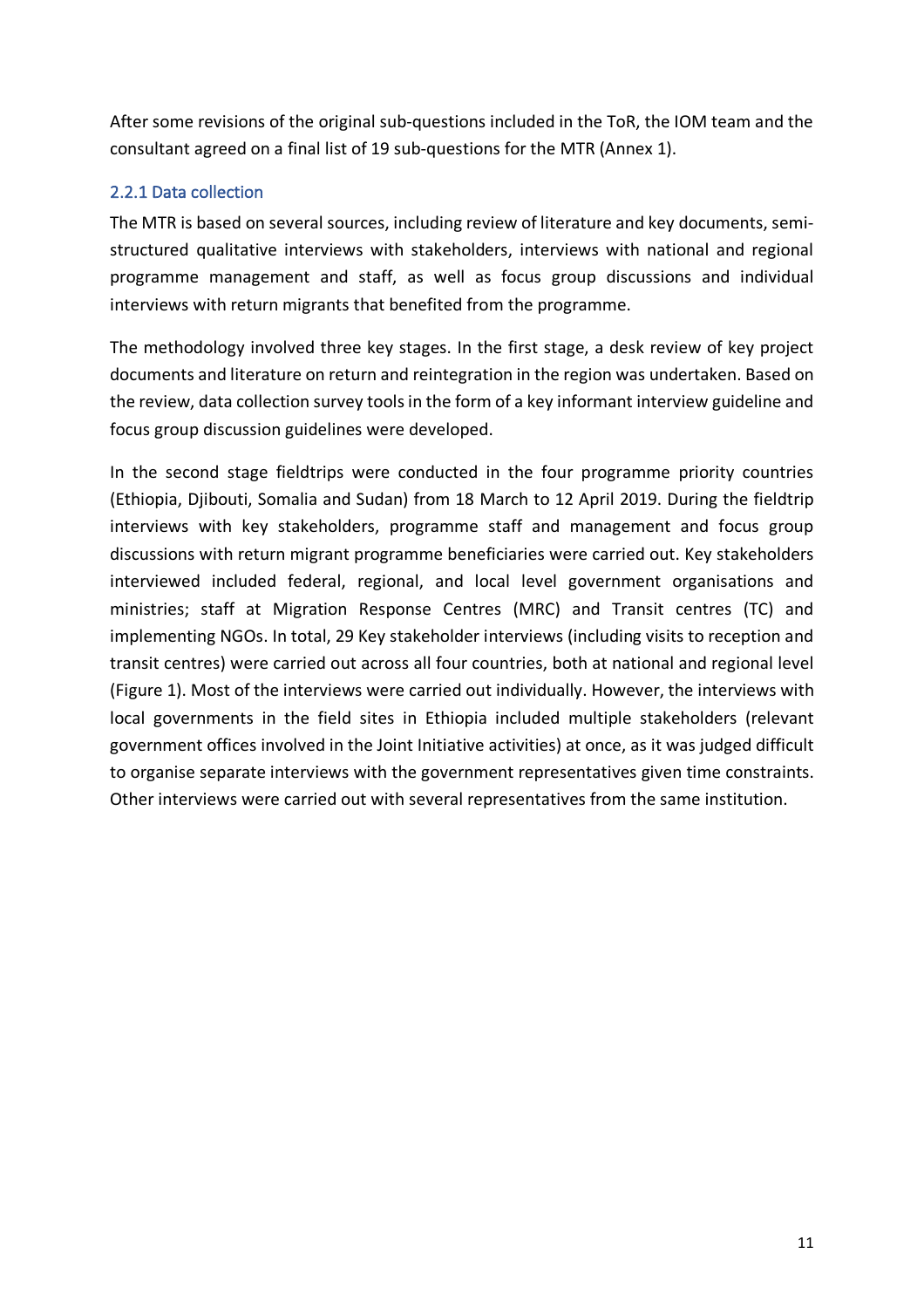

#### **Figure 1 Number of Key stakeholder interviews**

*Note*: this include interviews with external stakeholders and staff at MRCs and TCs. In addition, the consultant spoke with IOM programme staff at all local offices.

In Djibouti and Ethiopia, focus groups were carried out with between 4-6 migrants (in the case of Djibouti) or returned migrants (Ethiopia) in each session. Due to challenges in gathering returned migrants in one spot at a specific time also resulted in one individual interview with a returned migrant carried out in Ethiopia. In Somalia, all interviews were carried out individually. This resulted in a total of 7 focus group interviews and nine individual interviews. The interviews in Somalia were exclusively carried out in Somaliland (Hargeisa). All focus group interviews planned for Mogadishu and Sudan (Khartoum) had to be cancelled with short notice due to security issues.



### **Figure 2 Number of focus groups/interviews with returnees**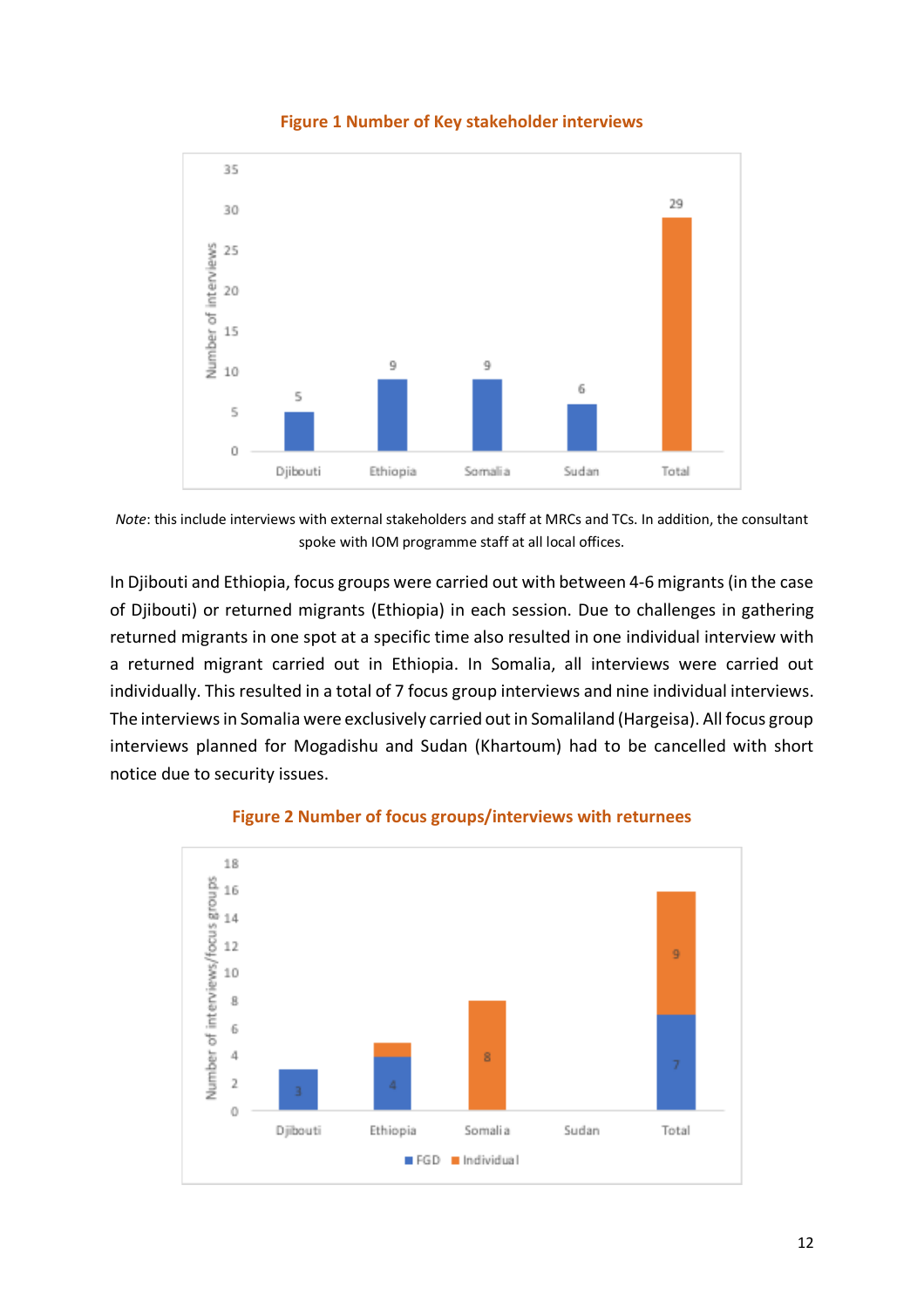In the last step in the MTR process, the data was analysed and the findings were translated into a number of conclusions and recommendations.

### 2.2.2 Key concepts

Although return and reintegration are terms widely used, definitions can sometimes vary. The terminology related to return and reintegration used throughout the mid-term review is based on definitions used by IOM (Table 2). When it comes to the term for migrants who returned to their origin country, the report uses the terms returnee, *return migrant and returned migrant* interchangeably.

### **Table 2. Definitions of return and reintegration**

| Return<br>migration                              | The act of going back from a country of presence (either transit or host) to the<br>country of origin or habitual residence. Subcategories of return can describe the<br>way the return is implemented (e.g. voluntary, forced, assisted or spontaneous<br>return) or describe who is participating in the return (e.g. repatriation for refugees).                                                |
|--------------------------------------------------|----------------------------------------------------------------------------------------------------------------------------------------------------------------------------------------------------------------------------------------------------------------------------------------------------------------------------------------------------------------------------------------------------|
| <b>Returnee</b>                                  | A migrant who returned to the country of origin. Used interchangeably with return<br>migrant and returned migrant.                                                                                                                                                                                                                                                                                 |
| Reintegration                                    | The re-inclusion or re-incorporation of a person into a group or process, for<br>example, of a migrant into the society of his or her country of origin or habitual<br>residence.                                                                                                                                                                                                                  |
| <b>Sustainable</b><br>reintegration              | Reintegration can be considered sustainable when returnees have reached levels of<br>economic self-sufficiency, social stability within their communities, and psychosocial<br>well-being that allow them to cope with (re)migration drivers. Having achieved<br>sustainable reintegration, returnees are able to make further migration decisions as<br>a matter of choice rather than necessity. |
| <b>Individual</b><br>reintegration<br>assistance | Assistance provided to individual returning migrants. Assistance traditionally<br>delivered in the context of AVRR.                                                                                                                                                                                                                                                                                |
| <b>Collective</b><br>reintegration<br>assistance | Assistance provided to several returning migrants as a group.                                                                                                                                                                                                                                                                                                                                      |
| <b>Community</b><br>reintegration<br>assistance  | Individual or collective reintegration assistance directly involving local communities<br>and/or directly addressing their needs.                                                                                                                                                                                                                                                                  |

## 2.4 LIMITATIONS

The evaluation is subject to a number of limitations. The first limitation stems from the delay in signing the contract. This not only impacted the length of the inception phase but also reduced the support that the project was due to receive from a colleague. These factors undermined the ability of the consultant to influence research schedules in each country. Necessary adaptions of the interview guidelines were therefore made along the way, and the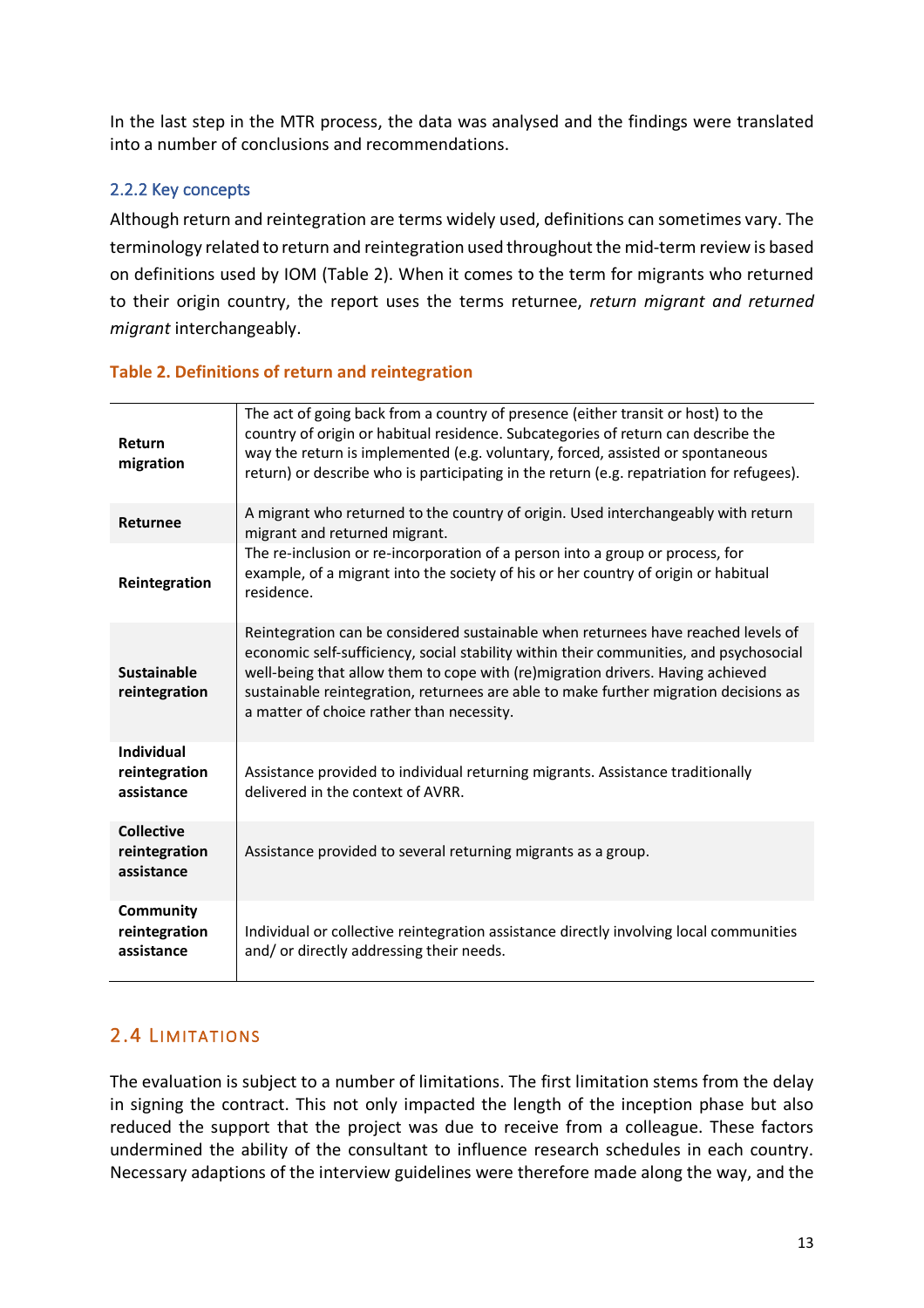different set-ups in the different countries somewhat limits the comparability across countries.

Furthermore, the scope of the MTR and security concerns did not allow fieldwork sites that are representative of all regions covered by the programme, and not all MRCs could be visited. Security issues in Mogadishu and Khartoum posed a challenge to carry out the MTR programme as planned. The fact that no FGD or (returned) migrant interviews could be carried out due to security constraints in Mogadishu or Khartoum also constitutes a significant limitation.

# 3. Findings

This section presents the findings of the study, and are presented in two ways. The first part provides a brief general overview of progress and challenges of the project, globally as well as for each country. The second part presents the findings by evaluation criteria, including the specific sub-questions related to each criterion.

# 3.1 OVERALL PROGRESS

The Joint Initiative had a far from ideal start from a programming and inception point of view, with the contract signed in June but backdated in March when first activities were initiated. The crises in Libya called for quick actions on the ground, and there was no time for a proper inception phase. This resulted in the return of a significant number of migrants from Libya. However, it also meant that activities on the ground started before institutional infrastructure and government partnerships had been established and developed. This was reflected in the interviews with key partner institutions in the different countries. In all countries, respondents felt excluded from the planning and implementation processes in the initial phase of the project, and stated that information flows and transparency were limited. For example, the regional (Zone level) government representative from Oromia region in Ethiopia explained that in the start-up phase of the programme IOM carried out trainings in Woredas without informing the Zone level government of the activities<sup>2</sup>. In Somalia, the key government partner (the Office of the Special Envoy for Children and Migrants Rights) described the situation as the project being run "on the government rather than with the government", and pointed out that the engagement of the government and a successful partnership is dependent on the inclusion of the government as a part of the project, which they did not feel was the case in the initial phase of the Joint Initiative. The main government partner in Djibouti, L'Office National d'Assistance aux Réfugiés et Sinistré (ONARS), also expressed that they want to be more in the center of the project than that has been the case so far. In Sudan, the Secretariat for Sudanese Working Abroad (SSWA) stated that the initial collaboration with IOM was working well, but faced challenges in 2018. However, most government partners felt

<sup>&</sup>lt;sup>2</sup> According to IOM staff, several attempts were however made to reach out and discuss the programme with Oromia BOLSA, but meetings were cancelled by BOLSA.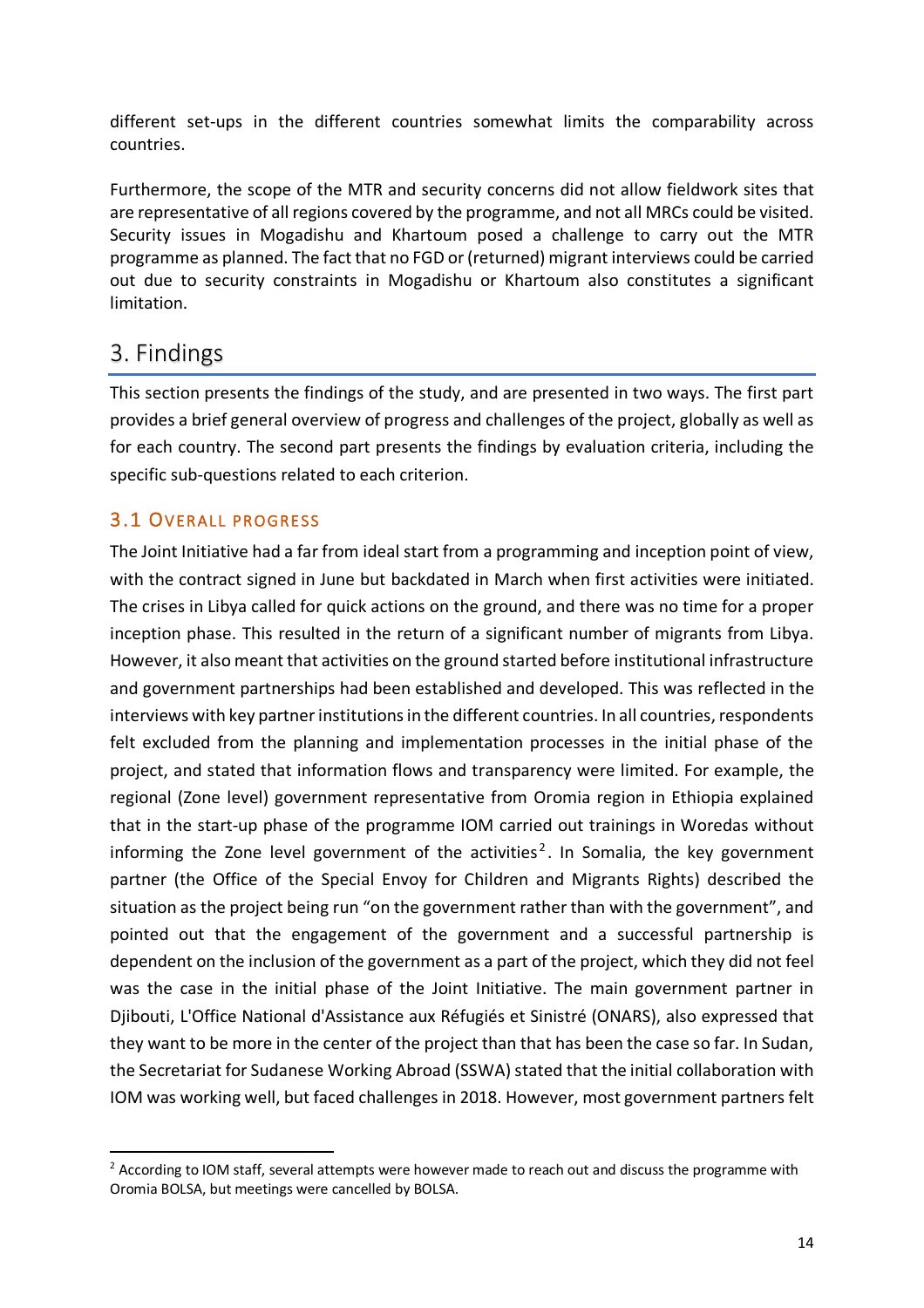that relations and collaboration significantly have improved since the initial phase, particularly in the past 12 months, and that the collaboration is running more smoothly now.

The lack of proper inception phase, as well as revisions to the programme set-up in the initial phase of implementation, has also delayed the overall progress of the programme, especially in terms of development of key programme documents, tools and background studies such as the nationalised SOPs, the logframes and the community mappings.

Despite some bottlenecks when it comes to the time between registration and actual return in Sudan and Somalia, the programme appears to be on track in meeting the AVRR target numbers. Some other activities are however lagging behind, notably the community reintegration component in Ethiopia and Sudan. The capacity building component appears to be on track, with a significant number of trainings and other measures carried out in 2018 and more planned for 2019. However, many of the stakeholders felt that despite having benefited from trainings, more capacity building is still needed, particularly in the area of psychosocial support which was pointed out by stakeholders in Ethiopia and Somalia<sup>3</sup>. It will be important to put emphasis on capacity building and community activities in the second phase of the programme period, to further reinforce the capacity of partners and meet objectives of sustainable outcomes beyond the programme period. Despite improved relations and collaborations with government stakeholders, there is still room to improve national ownership, involvement and capacity of government stakeholders.

In summary, the programme has made some important progress in the first half of the programme period, and is on track in meeting the majority of the results and objectives in the programme framework. The main challenges will likely be to meet the objective of sustainable reintegration that also benefits the communities (Specific Objective 3). It should however be acknowledged that the programme is implemented in countries with challenging political, social and security contexts that is beyond the control of the project management, notably Somalia and Sudan. Previous studies have highlighted the role of the political and economic context in the origin country for the reintegration to be sustainable (see for example Flahaux, 2017). In addition, these countries have very limited previous experience in systematically working with return and reintegration, and the national institutional capacity in this area was weak at the start of the programme. In light of these challenges, the programme duration appear relatively short to build up capacity for systematic and sustainable reintegration to be in place at the end of the programme period.

### 3.1.1 Djibouti

Djibouti is mainly a migrant transit and host country, and activities are hence focused on AVR. Over 2 000 migrants, mainly from Ethiopia, have benefited from return assistance under the

<sup>&</sup>lt;sup>3</sup> The general national capacity in this field is weak in Somalia, with no psychiatrist available in Somalia and only one in Somaliland.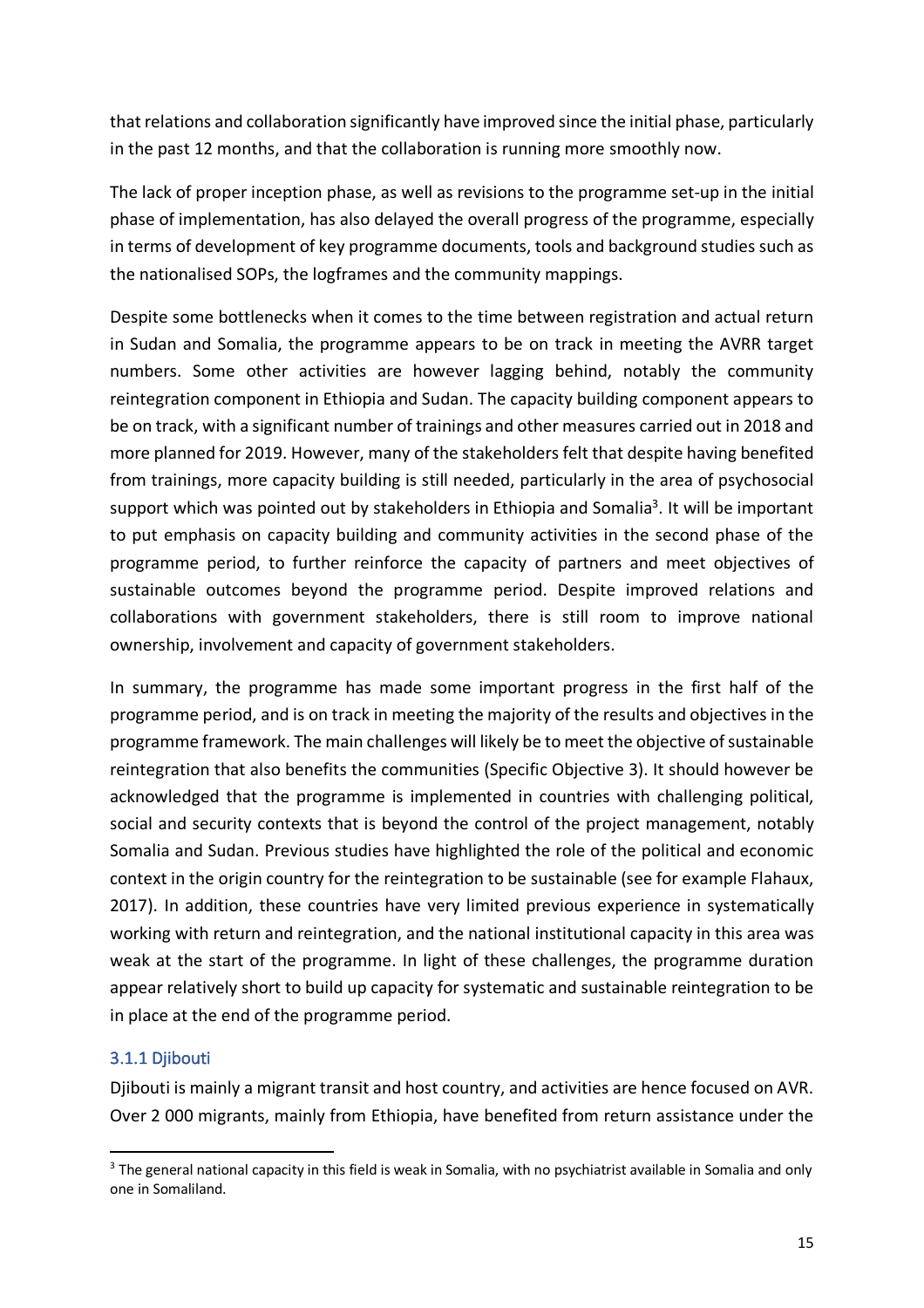Joint Initiative since the start of the programme. Notably, during the return peak in February 2019 the MRC supported over 1 300 migrants with pre-departure and AVR, out of which 610 were supported under the Joint Initiative. The Joint Initiative has contributed to reinforcing the capacity of the MRC in Obock, established in 2011. Challenges identified in the field include a high pressure on the centre especially during migrant peak seasons, health issues such as yearly outbreaks of acute watery diarrhoea during the hot season, and access to water and sanitation in the city of Obock where migrants gather while waiting to either continue the journey towards Yemen or to be referred to the MRC. Key stakeholder interviews in Obock revealed that local government representatives are very satisfied with the collaboration and work carried out by IOM in the region. However, they expressed concerns about the pressure on already scarce resources and infrastructure such as water and sanitation systems, as migrants are using the public dwells and latrines available in the town centre.

Besides the AVR work in Obock, the Joint Initiative has supported work related to street children originating from Ethiopia residing in Djibouti city, i.e. a study on street children, led by the Directorate of Statistics and Demographics Studies, in partnership with the Ministry of Women and Family Affairs and Caritas Djibouti. An important outcome of the study was the establishment of a night shelter for street children currently being built. Up until now, there has been no way to offer shelter for children or other vulnerable migrant groups (such as victims of trafficking) in Djibouti city. The shelter will be able to take children off the streets at night, and also facilitate the return process by preventing children being detained on the day of their return and therefore unable to travel. In the qualitative interviews for the MTR, the involved stakeholders (the Ministry of Women and Family Affairs and Caritas Djibouti) expressed their satisfaction with the implementation and outcome of the report, and the Ministry representative pointed out that they found the approach of evidence-based policy making using this type of studies the most efficient way to create new policies. In addition, in February 2019 IOM organised a joint learning exchange visit for key stakeholders in Djibouti and Ethiopia to visit two NGOs supporting street children in Dire Dawa, Ethiopia.

Overall, Djibouti seem to be on track with the programme implementation and towards meeting the programme objectives.

### 3.1.2 Ethiopia

Ethiopia has provided post-arrival assistance to over 4 000 returnees since the start of the Joint Initiative, more than 1 000 returnees have been provided training and 638 have received economic reintegration assistance. Ethiopia is the most advanced country when it comes to national work on return and reintegration assistance, and the only partner country with national directives on reintegration, which facilitate several aspects of the programme implementation and government engagement. Task forces have been created at both national and local level. Several international organisations, such as the ILO, are running return and reintegration programmes in the country, and government stakeholders interviewed for the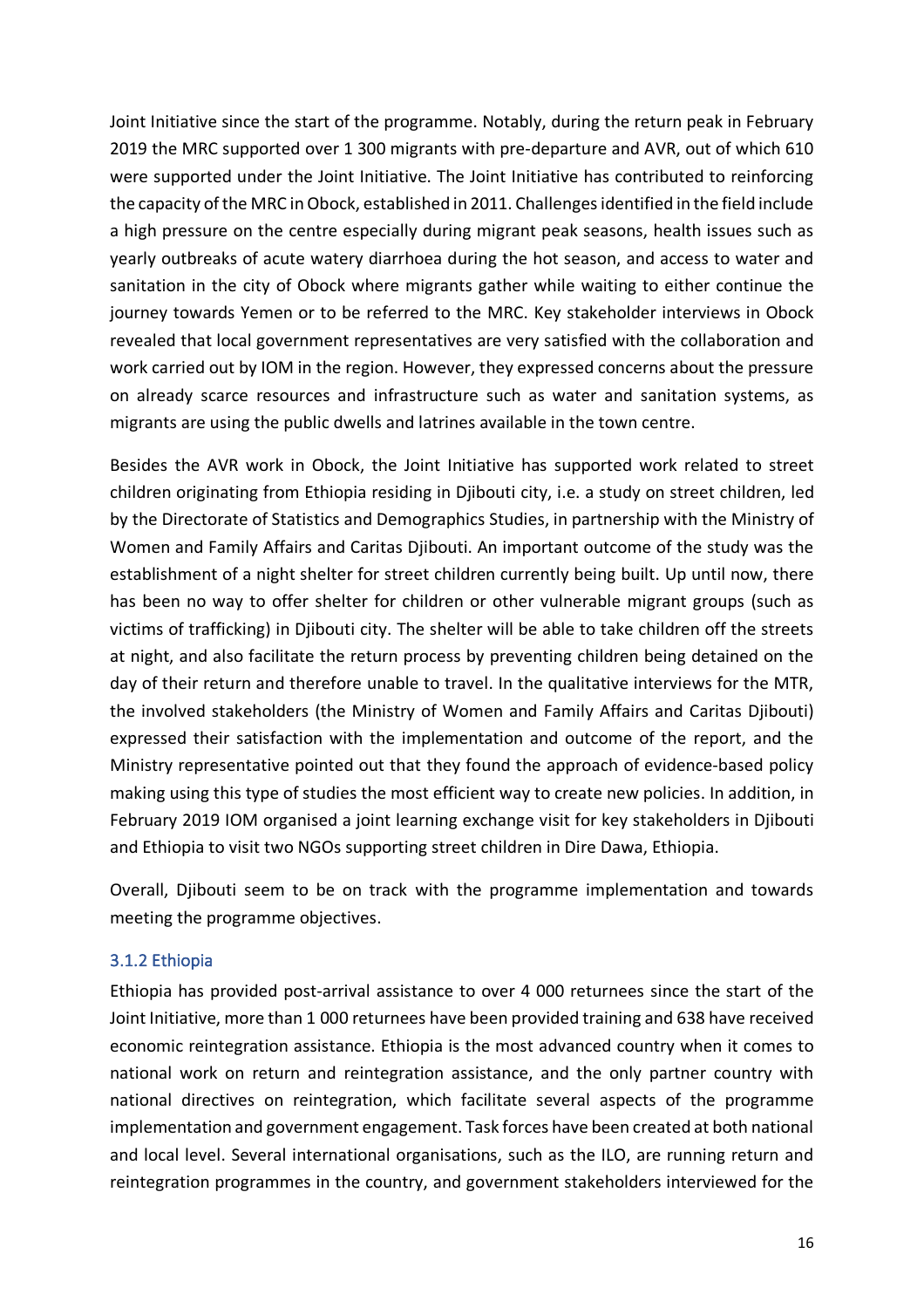MTR expressed clear interest and engagement in the work on AVRR. Ethiopia is also the only country with an IOM operated Transit Centre receiving the returnees under the Joint Initiative, which facilitates post-arrival assistance. Some of the challenges identified in the Ethiopian context is the large number of returned migrants in need of assistance, the dispersed location of returnees in the rural areas, and high expectations on assistance from the returnees. Key stakeholder interviewed, for example local government officials in Hosanna (SNNP Region) and Oromia Zone level government representatives, wished to see more capacity building at local level to increase the engagement among local government stakeholders, and to account for the turnover of staff in the local government office which they felt called for continued training efforts to strengthen and maintain capacity. The capacity building plan for the remaining part of the project offers an opportunity to strengthen the involvement of local government in the AVRR process, and build more leadership and ownership among local stakeholders to ensure sustainability of programme activities.

Ethiopia is hence on a good track to achieve the objectives of the programme by the end of the programme period in terms of the number of returnees assisted in return and reintegration. Although no community project has yet started, several projects are about to start in the near future. The challenge will be to make sure that the reintegration assistance is sustainable, as discussed further in section 3.3.

### 3.1.3 Somalia

Programme implementation in Somalia has been faced with multiple challenges due to security and political issues. Programme implementation in two separate territories, which implies duplicated activities, and being both a host/transit country and a country receiving returnees poses challenges in terms of resources, management and reporting. AVRR is new to the government, and key stakeholder interviews revealed some internal issues across government stakeholders that poses challenges to the programme implementation. For example, the Ministry of Immigration and Naturalization expressed some discontent with having a policy office, i.e. the Office of the Special Envoy of Children and Migrant rights, leading the government side of the project, and stated that it would have been better to have an implementing institution such as the Ministry for Immigration and Naturalization to take the lead. They also expressed that they felt out of the loop in terms of information sharing, and seemed to have limited information about the Joint Initiative activities currently being  $implemented<sup>4</sup>$ .

The political context is challenging, and the National Programme Steering Committee has not met since March 2018, despite repeated efforts and requests from the IOM to bring the Committee together. The committee formed in Somaliland is however meeting on a regular

 <sup>4</sup> As an example, they were under the impression that the only business activity offered to the returned migrants is investments in a Tuc Tuc.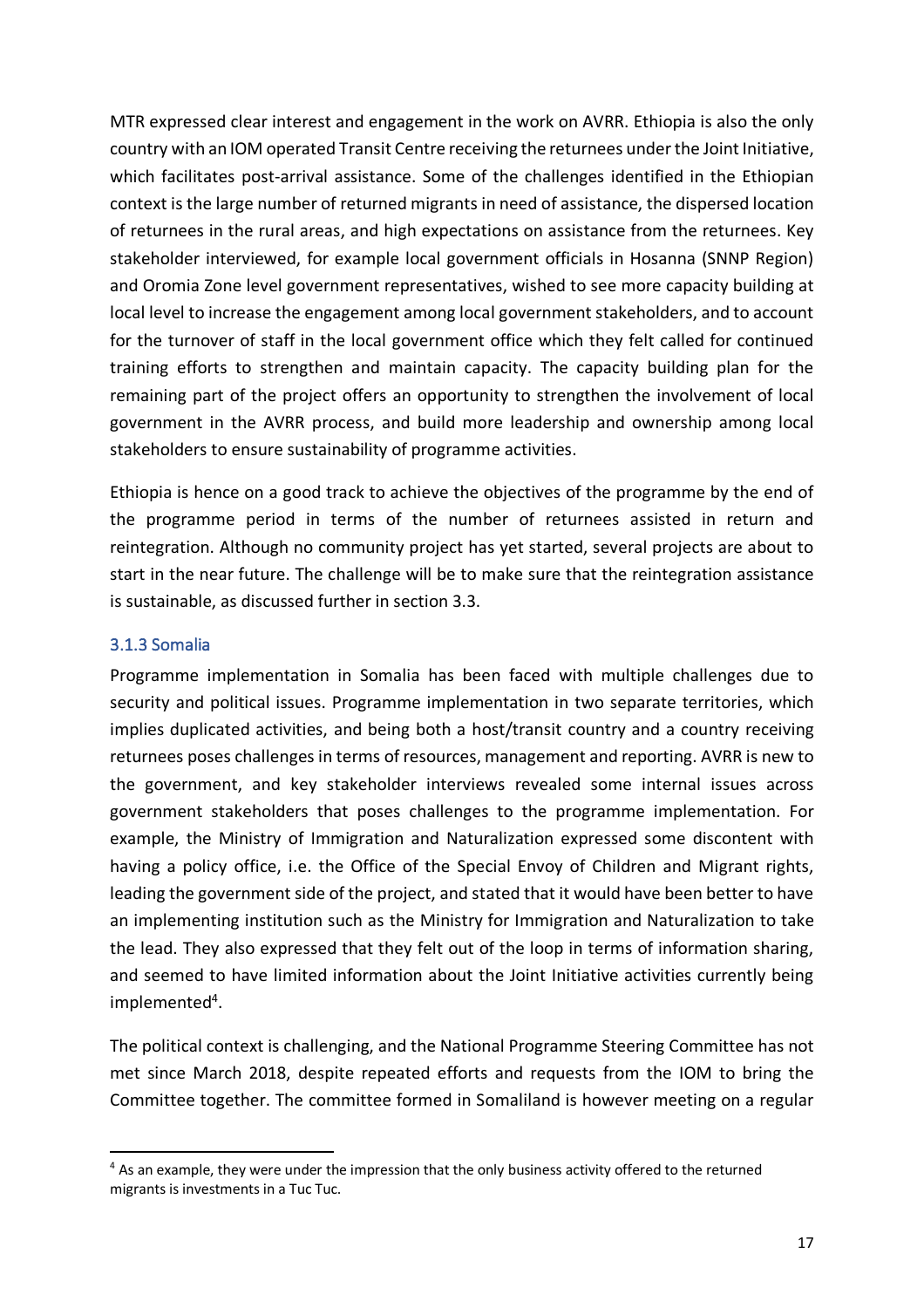basis (monthly). Other challenges identified in the field include some shortage of staff, and gaps in psychosocial support provided to migrants and returnees to date, and long waiting time between registration of migrants for AVR and actual movement. The need to strengthen psychosocial support was brought up by IOM staff in the Somalia office, as well as by stakeholders such as representatives from the Ministry of health and the Ministry of Immigration and Naturalization who wished to see more Psychosocial training undertaken by stakeholders and offered to returned migrants. However, it should be noted that there have been efforts from the IOM-side to offer additional psychosocial training, which the Government key partner has turned down. The delay in return movements is largely due to security challenges that has prevented the Ethiopian embassy staff to visit MRCs to issue travel documents.

Despite these challenges, Somalia has provided assistance to 347 migrants returning to their origin countries, and post-arrival/reintegration assistance to 598 returned migrants arriving in Somalia. In addition to the individual return assistance, a number of community projects have been carried out in Somalia (Bosaso, Baidoa and Kismayo), and new collaborations with nongovernmental actors with innovative ideas on reintegration support are in the early stages, notably with the UNDP, Hano Academy and SomTac (Somali Technology Association Centre).

Overall, positive steps in the implementation of the programme have been taken, both in terms of individual and community level AVRR assistance, and the collaborations with external partners on reintegration seems promising. The main constraints in achieving the objectives of the programme are related to external political and economic factors beyond the control of the programme management.

### 3.1.4 Sudan

In Sudan, 284 migrants have been given assistance in returning to their origin countries, and 1 048 returned migrants have received post-arrival assistance by the Joint Initiative. In contrary to other countries, the collaboration with government stakeholders seem to have been running smoothly in the beginning of the programme period, while the collaboration experienced some challenges closer to the mid-term of the programme period. Some of the activities under the Joint Initiative were suspended by the main government focal point the Secretariat for Sudanese Working Abroad (SSWA) in the beginning of 2019. Most programme activities have however now been resumed, with the exception of the labour market assessment study, no contract has yet been signed and discussions about the nationality of the extremal consultant to carry out the assessment is an ongoing discussion between the IOM and SSWA. Other challenges identified during the fieldtrip include long waiting times between migrant registration and assistance to return back to countries of origin, and waiting times to receive reintegration assistance. These challenges are mainly due to external factors such as cash shortage and high inflation which negatively affect the operations on the ground,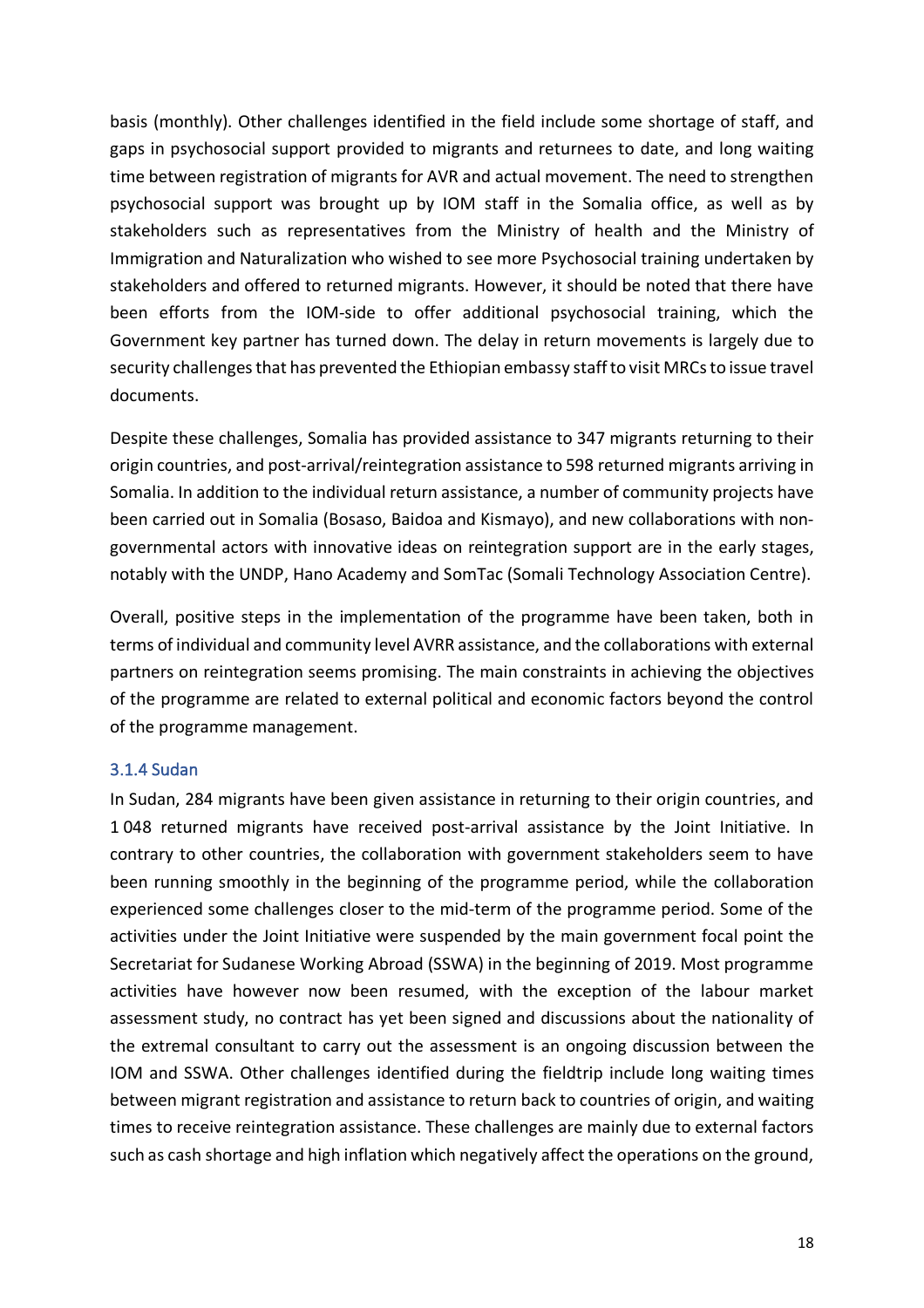including procurement for economic reintegration assistance and payment of exit fees<sup>5</sup> for departing migrants.

The obstacles to achieving the objectives in Sudan thus seems largely related to external factors. Actions to mitigate the challenges, such as negotiating down the exit fees for departing migrants and to streamline procurement procedures and focus on a few business options where in-kind goods can be purchased in larger bulks, have been implemented by the IOM to try to make the AVRR assistance procedures more efficient. In light of these challenges, it might be necessary to revise the target numbers for AVRR assistance under the Joint Initiative programme in Sudan, which seems motivated given the challenging context that were difficult to foresee in the beginning of the programme period.

# 3.2 RELEVANCE

### RELEVANCE: SUB-QUESTIONS

- $\sqrt{ }$  Is the programme relevant to the identified needs?
- $\sqrt{ }$  To what extent are the objectives still valid?
- $\sqrt{\phantom{a}}$  Are the activities of the programme consistent with the overall objective and the attainment of the specific objectives?
- $\sqrt{\phantom{a}}$  Are activities sufficient to meet the beneficiary needs and programme objectives?
- Do programme activities and objectives take the needs of particularly vulnerable groups (i.e. women, children and youth) into account?
- $\sqrt{\phantom{a}}$  How well are principles of environmental sustainability and humanitarian action incorporated into programming?

The programme is highly relevant to the identified needs to assist stranded and vulnerable migrants to return and reintegrate in their countries of origin, and to support communities receiving significant numbers of return migrants to strengthen their capacity to provide reintegration assistance. In addition, the programme helps to fill gaps in terms of return and reintegration data. In light of continued irregular migration flows, and significant numbers of stranded migrants along the main migration routes out of the Horn of Africa, the objectives of the programme are still highly valid and relevant. The programme design, focusing beyond short-term interventions and aiming at building capacity and sustainability in the longer term, also makes it highly relevant in a context where national and regional AVRR capacity in general is weak.

The programme logic includes one overall objective, three specific objectives, six results (outputs) and a list of activities to achieve the results and objectives of the programme. The

<sup>&</sup>lt;sup>5</sup> The government required the exit fees to be paid in cash. The IOM mission is working on finding a solution to this issue.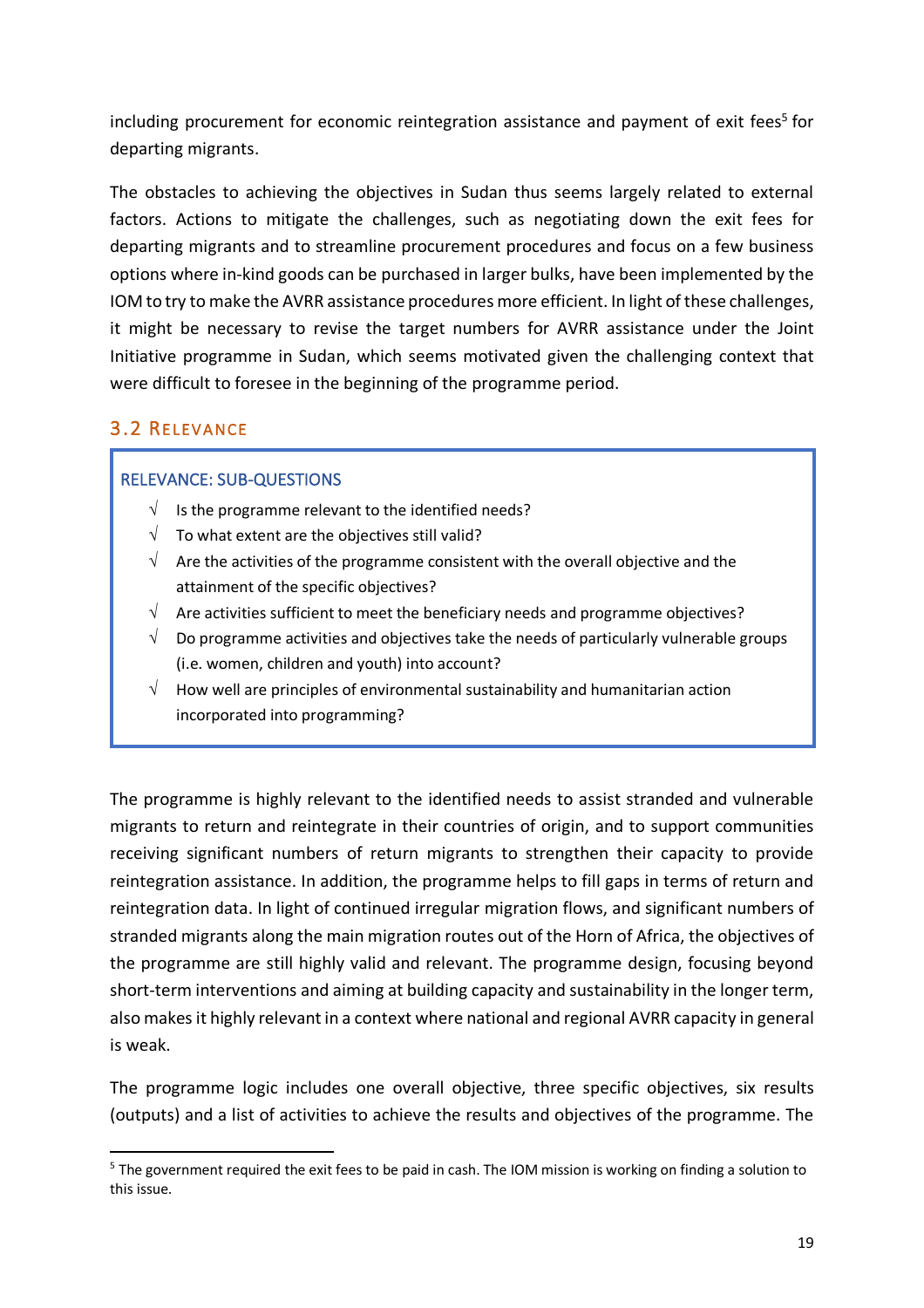activities, between 1 and 4 per result, are found to be in line with the objective and results framework. It is however noted that the community-based reintegration approach is given limited attention in the description of activities in the overall Framework SOPs. More details are given in the country plans for each country, but given that this is a new approach in the context of AVRR more emphasis on this in the overall design and programming would be valuable to better integrate and mainstream this approach into the programme.

The sequencing in the implementation of the activities raises some concerns. For example, labour market assessments to support reintegration activities were only finalised in the beginning of 2019, half-way through the programme.<sup>6</sup> Ethiopia is the only country with a finalised national SOPs, which also hampers the programme implementation. Furthermore, some activities have been postponed, notably the mapping and socio-economic profile of areas of return<sup>7</sup>, which would have provided useful information to feed into the programme activities, especially to inform community-based reintegration component. The delay in initiation and implementation of some of the key activities, such community projects, in the first part of the project may pose some challenges in achieving all results and objectives by the end of the programme period.

The particular needs of vulnerable groups such as unaccompanied migrant children (UMCs) and victims of trafficking are recognised in the programme documentation and highlighted in the programme activities. Studies to better understand the specific needs and vulnerabilities of children and youth are also being undertaken within the scope of the project. The specific vulnerabilities of women are acknowledged in the description of the action document, women are however not explicitly targeted in any programme activities.

The programme set-up and specified objectives and activities are well in line with the principles of humanitarian action (humanity, impartiality, neutrality and independence). However, environmental sustainability is not explicitly mentioned in relation to any activities of the programme, or explicitly incorporated in the programme logic in general, and do hence not seem to be accounted for in the programming.

## 3.3 EFFECTIVENESS

### EFFECTIVENESS: SUB-QUESTIONS

- $\sqrt{\phantom{a}}$  How effective is the project in reaching the target population?
- How effective is the project in reaching vulnerable populations (e.g. women, children/youth)?

 $6$  However, it should be noted that the studies were carried out in mid-2018 and some results and recommendations were incorporated into the programming already before the finalisation of the reports.<br><sup>7</sup> Discussions with the implementing consultancy about updated contractual arrangements are currently ongoing.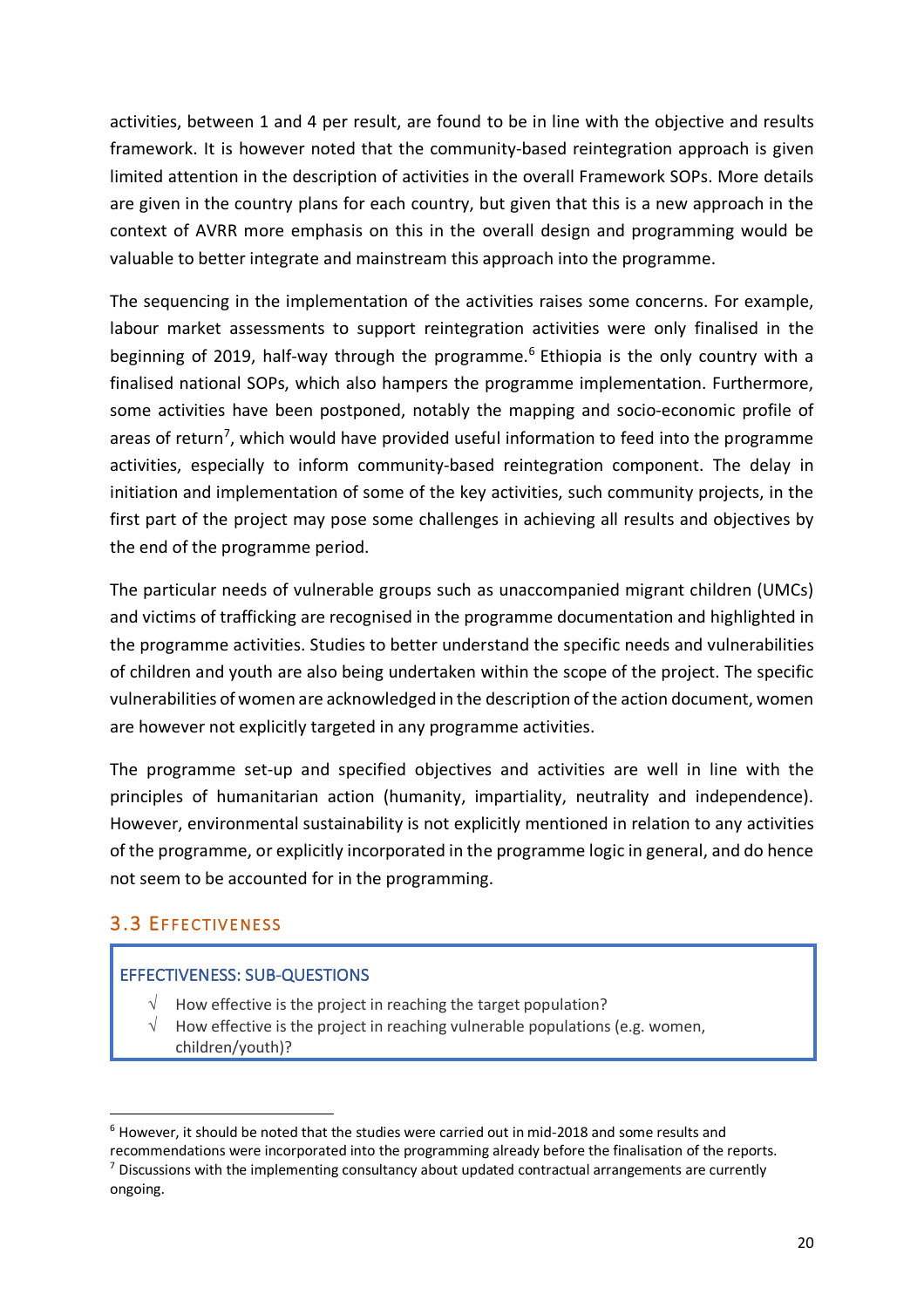- $\sqrt{ }$  To what extent are the objectives achieved / likely to be achieved at the end of the project?
- How well are cross-cutting issues reflected in programme implementation?
- What are the major obstacles/barriers to achieving the project objectives within the
- timeframe of the project?

The programme seems effective in reaching the target population in terms of individual migrants, and the programme has so far assisted several thousands of stranded migrants to return back to their origin countries and communities. However, it should be noted that the migrants who receive assistance across the target countries have relatively diverse migration histories, with some spending years in detention centres or prisons in countries along the Southern route and in Libya, while others having spent considerably less time abroad, notably migrants in Djibouti. Ethiopian migrants interviewed in focus groups in the MRC in Obock and the returned Ethiopian migrants from Djibouti interviewed in Ethiopia, had all spent between 1-3 months abroad when they arrived in the MRC. This can be compared to the Interviewed returned migrants in Somalia and Ethiopia who had been stranded in Libya or along the Sothern route (mainly Zambia), which all had spent between 1 to 4 years abroad. The time spent abroad and the challenge the migrants face in the country of destination affect the return and reintegration processin general, and the sustainability of reintegration in particular (Flahaux, 2017, van Houte and de Koning, 2008). The diversity of migration experience among beneficiaries of assistance under the Joint Initiative target group is hence likely to affect the return and reintegration process, and should also be taken into account in the final evaluation of the programme.

Outreach activities have been carried out in countries of transit to inform migrants of the available assistance, through face-to-face outreach and using different kinds of media. In addition, news about the assistance is also spread by word of mouth among migrants in transit. Among the returnees interviewed for the MTR, the latter seem to have been the most common way migrants first learned about the AVRR assistance. Thus, reaching out and assisting individual potential AVRR beneficiaries does not seem to pose any major problems in terms of reaching the target number of migrants to assist. The programme has been less successful in implementing activities targeting communities with high number of return migrants. Given the community-based reintegration approach, these communities are also part of the beneficiaries of programme assistance, but given the low number of community projects carried out so far, the programme has not yet been effective in reaching out to this target population.

When it comes to vulnerable populations, the programme has been able to assist a significant number of UMCs within the framework of its operations, particularly in the Djibouti-Ethiopia corridor. Women constitute a minority of the return migrants who received return and reintegration assistance, mainly because fewer women are found along the migration routes.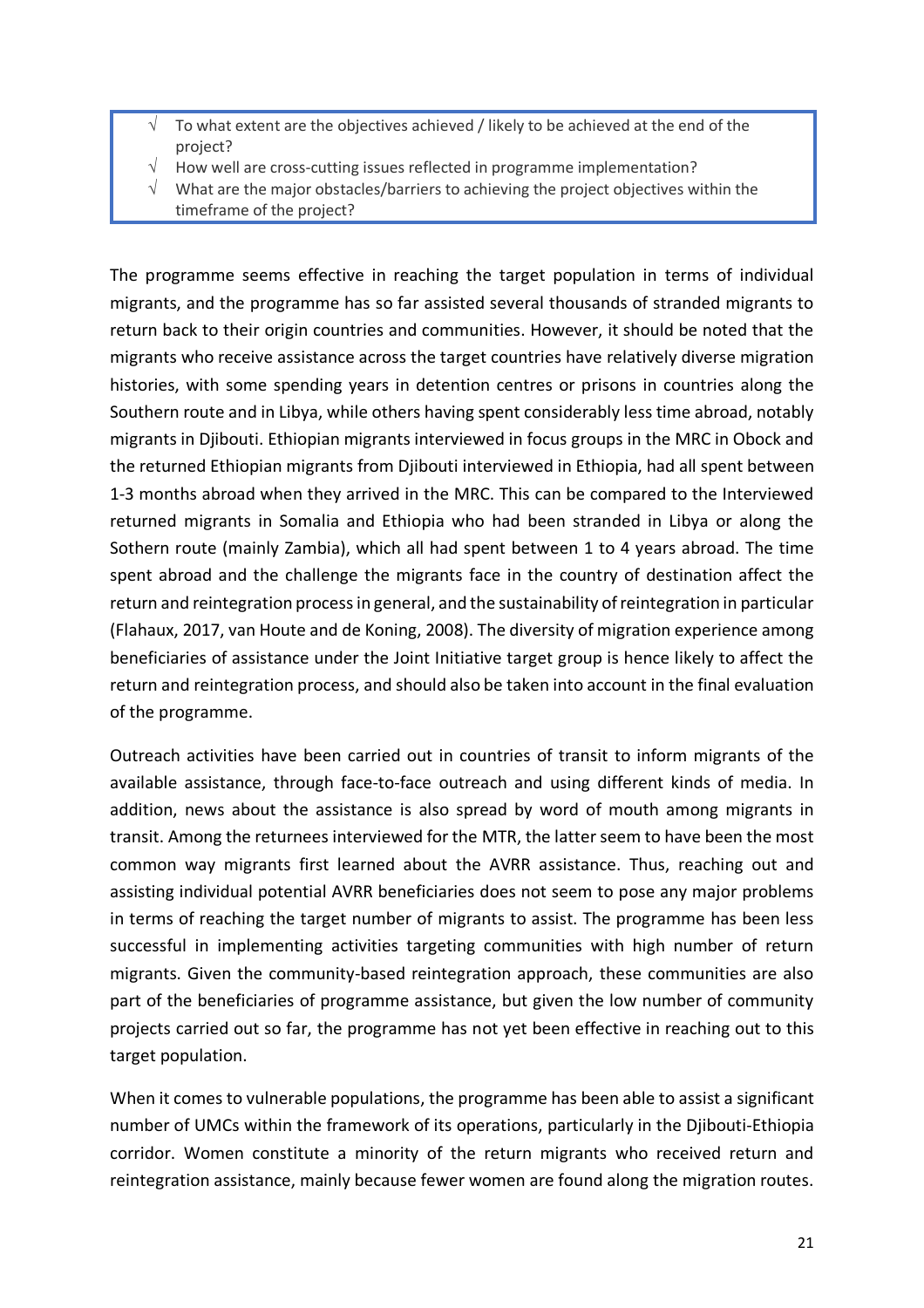The fieldwork identified some gaps in relation to addressing the specific needs of women in psychosocial counselling assistance. For example, the MRC in Hargeisa has no female counsellor despite the high number of migrant women visiting the centre. The staff at the centre acknowledged that women who are victims of abuse are unlikely to seek assistance at the centre given the lack of female counselling staff.

Half-way through the programme period, some elements of the programme is progressing well while others are lagging behind. Activities and results under Specific Objective (SO) 1 (*To increase the capacities of partner countries and relevant stakeholders to develop or strengthen return and reintegration policies and processes, including identification and referral*) seem to be relatively well on track when it comes to Result 1.1 on migration related data and evidence. Most activities under this result are launched and ongoing, and regional research initiatives have been initiated or planned to be carried out in the near future. As mentioned in the previous section, one exception is the community mapping and socio-economic profiling, which has been postponed due to contracting process with the chosen service provider who IOM judged not having the necessary capacity to carry out the envisaged activity. In addition, the labour market assessment reports for Ethiopia and Somalia have only been disseminated in December 2018 and January 2019 respectively (still no progress in Sudan), which is a bit late in the process as it is meant to guide the reintegration activities. The preliminary results and recommendations from the report were however already received, reviewed and discussed internally in the third quarter of 2018, and resulted in a number of actions in terms of new or adjusted strategies for reintegration. Important steps towards reaching Result 1.2 related to stakeholder capacity reinforcement were made through capacity building of stakeholders in 2018, but is also facing some delays and challenges in other areas: SOPs have not yet been nationalised in the majority of partner countries and national coordination platforms have not been very active in the majority of countries based on the number of meetings held so far (with the exception of Ethiopia which has a more developed institutional framework around coordination with coordination platforms at both national and local level). Given the strong programme focus on developing national ownership and building national capacity, focus will need to be put on continuing the efforts to improve relations with government stakeholders, particularly in Somalia and Sudan where the political landscape is complex. Capacity training with stakeholders have been carried out as foreseen, although several of the stakeholders interviewed, from local government representatives in Ethiopia to representatives from Ministry of Health in Mogadishu and the Ethiopian community representative in Hargeisa, expressed that they wish to see more training to strengthen their capacity in the area of psychosocial support.

Specific Objective (SO) 2 is related to return assistance (*Safe, humane, dignified voluntary return processes are enhanced along main migration routes*), and activities are linked to outreach, pre-return assistance and return movement. As discussed above, outreach activities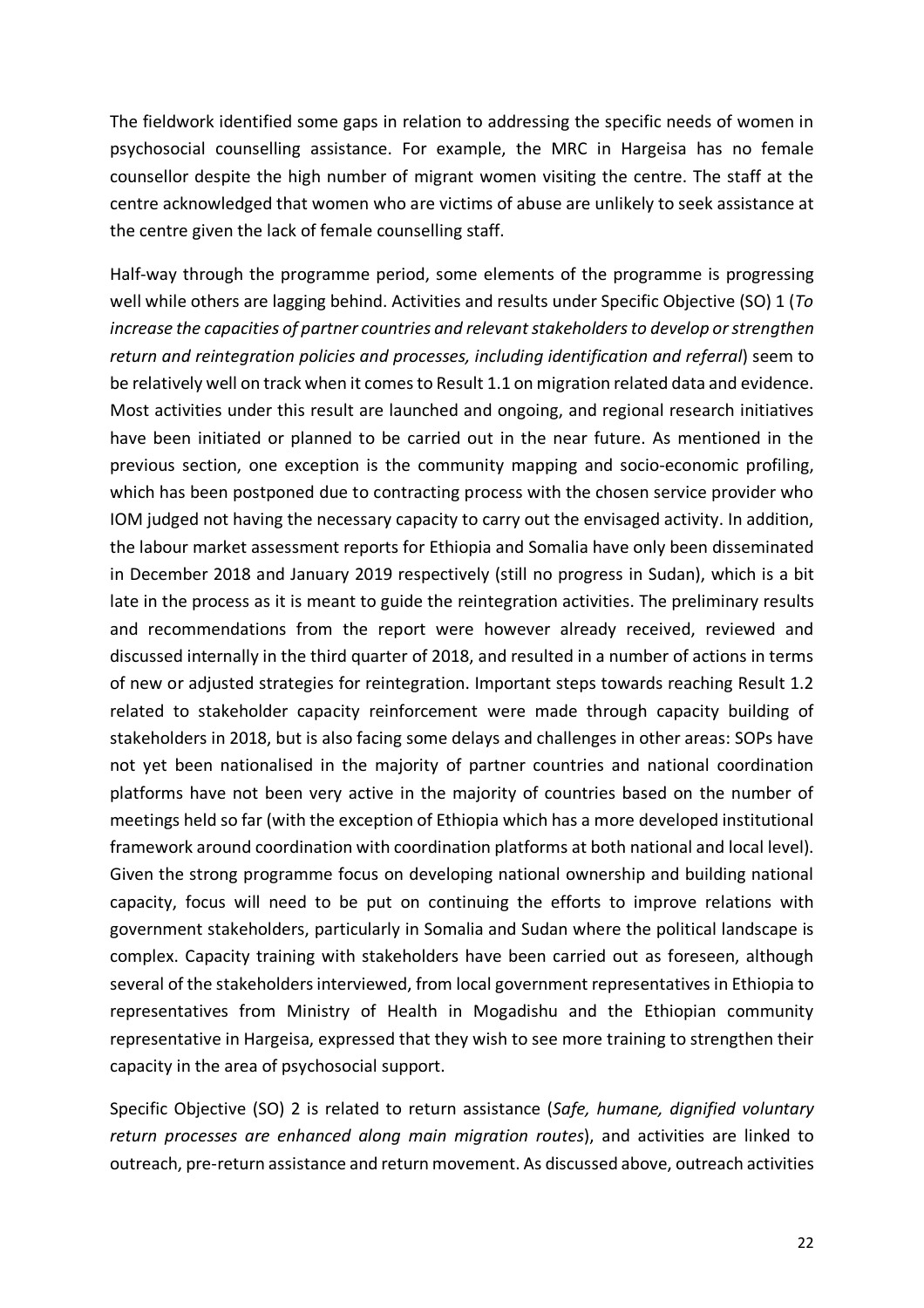on the ground seem effective and many migrants have registered for return, and several thousand have already been assisted. Return migrants interviewed in the field in Ethiopia and Somalia expressed deep gratitude to the return assistance received, and many underlined that this help was the difference between life and death for them. The biggest challenge related to SO 2 is the time between migrant registration for return and actual movement. Stakeholders in both Somaliland and Sudan were concerned about the long waiting times, which in some cases have led to migrants choosing alternative ways to return, or choosing to continuing their journeys along the Eastern or Northern migration routes. <sup>8</sup> The prolonged waiting time is often related to external factors (security issues that prevents representatives from the Ethiopian embassy to travel to Bosaso and issue travel documents, cash-shortage that makes it difficult to pay exit fees in Sudan, for example). However, stakeholders also felt that the fact that return movements are carried out by air is a bottleneck. Stakeholders in both Somaliland and Sudan brought up the option of using land transport as a complement to air transport in the return process, which they felt would speed up the return process and save costs. Some alternative transportations have been evaluated by the Joint Initiative project management, but with the exception of using train transport in the return of Ethiopian migrants from Djibouti, no alternatives are currently judged feasible from a cost and safety point of view, although IOM is considering resuming land transportations in the future if the security situation allows<sup>9</sup>.

Another challenge highlighted by the stakeholders related to safe return is the lack of shelter for migrants who are waiting to return in Somalia and Sudan. None of the centres established offers shelters for the night (shelter capacity was not foreseen in the programme set-up), which stakeholders in both countries considered a weakness. The Ethiopian community centre in Somaliland has however received some (limited) IOM support to offer shelter to migrants in precarious, situations. The MRC in Hargeisa also lack a medical doctor based at the centre. Furthermore, the capacity of the TC in Ethiopia, the country that receives the highest number of returns, is limited and sometimes contributes to prolonging the waiting time in the shortterm.

Finally, SO 3 is related to sustainable individual and community reintegration (*Migrants' rights are promoted and returnees benefit from sustainable economic, social and psycho-social reintegration that also benefits communities*). The activities and results under this objective are related to post-return assistance, reintegration assistance and data collection and monitoring related to reintegration. Post-return assistance and individual reintegration

<sup>&</sup>lt;sup>8</sup> It should be noted that this was something brought up by migrants in the MRC in Obock, Djibouti too. The time between arriving to the MRC and return is however considerably shorter in Djibouti compared to Somalia and Sudan (a couple of weeks at max in Djibouti while it can take many months to get assistance in Somalia and Sudan).

<sup>&</sup>lt;sup>9</sup> Land transport was used between Somalia and Ethiopia in Year 1, when the security situation was more conducive.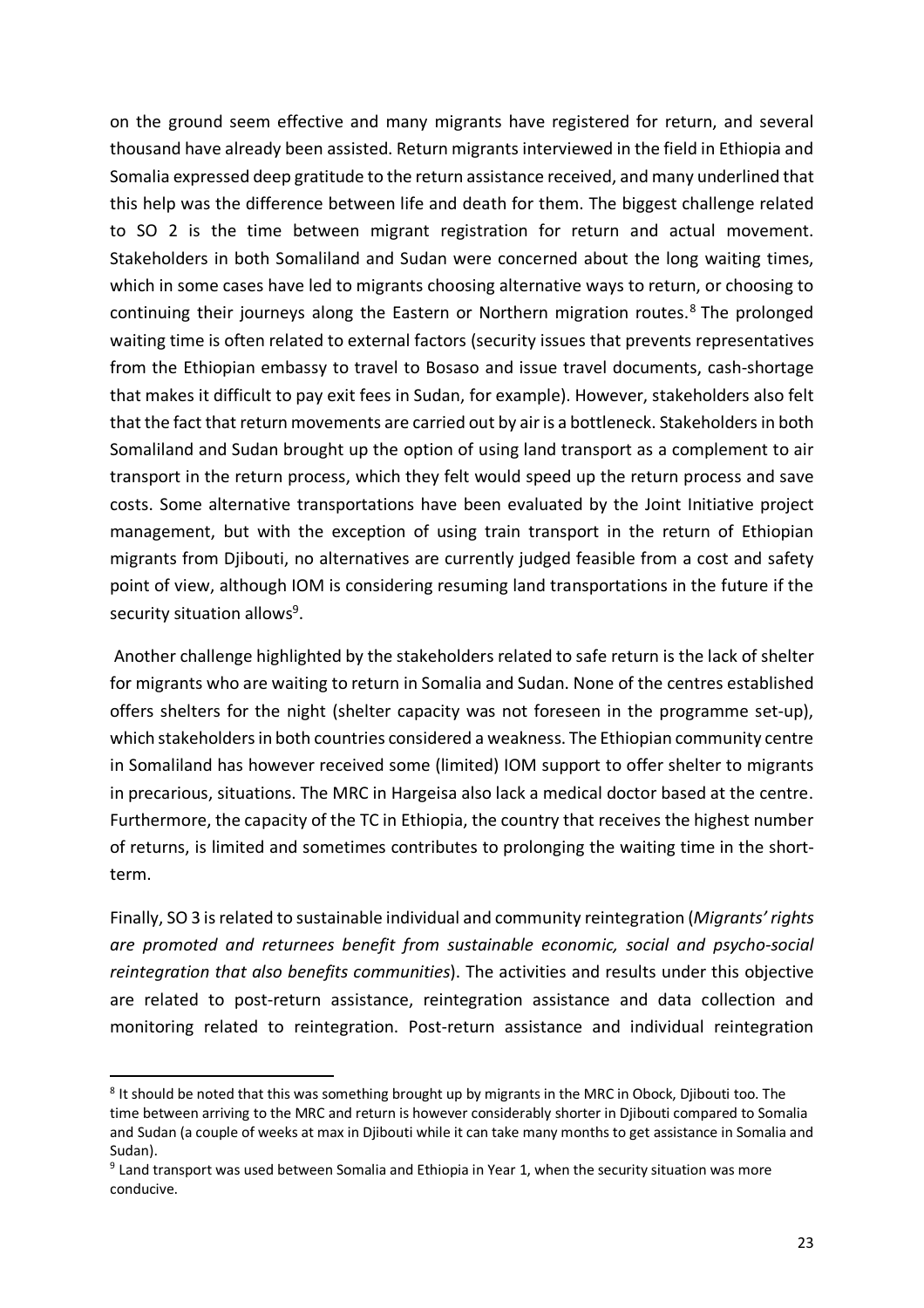activities are currently carried out in all three return migration countries of the programme (Ethiopia, Somalia and Sudan). All dimensions of reintegration (economic, social and psychosocial) are addressed, although the implementation vary slightly across countries, especially considering that Ethiopia has an established TC to receive and host returnees upon arrival, while the set-up is different in Somalia and Sudan (in Mogadishu, there is a waystation run by the government in collaboration with UNHCR which serves the TC function, while an MRC (without shelter facilities) is under construction). Having a centre considerably strengthens the post-return assistance provided, and it would be desirable to have a similar approach in the other countries with larger inflows of returnees<sup>10</sup>.

A challenge related to the reintegration assistance is sustainability. The great majority of economic assistance provided so far has been carried out in the form of support for business start-ups, based on the returned migrants' own choices. However, return migrants interviewed pointed out that the assistance given is relatively limited to finance a business start-up<sup>11</sup>, and the majority of returned migrants interviewed in Somalia and Ethiopia had no prior experience of running a business. The reintegration assistance includes a short business training component. However, as has been shown in other studies (Flahaux, 2017; van Houte and de Koning, 2008), all return migrants cannot be expected to become successful entrepreneurs, and factors such as conditions in the host country (e.g. whether migrants accumulated savings abroad, had time to prepare their return) and in the origin country (e.g. networks in the origin country, access to credit) are important factors for successful reintegration through business investment. Interviews with return migrants in the field revealed that some are struggling and may face challenges to sustain their businesses in the medium- to long-run. This is particularly the case since the programme explicitly target the most vulnerable, who on the one hand are the most in need of assistance, but on the other hand may face additional challenges sustaining their business activities due to lack of own resources/access to credit, and also facing more challenges due to their mental state and psychosocial wellbeing. Several returnees pointed out that they were facing challenges of covering costs related to rents and other operational costs, and lacking means to expand the business beyond what was provided by IOM in the initial phase. Returned migrants who stated that their businesses were doing well seem to be individuals with access to some credit to topup the in-kind contribution from IOM (through for example loans from family or from friends), or those that has previous skills or specific networks in the community to turn to for additional assistance $12$ .

<sup>&</sup>lt;sup>10</sup> In Sudan, the creation of a TC has not been considered cost-efficient due to the limited number of returned migrants and limited frequency of large-scale returns.

 $11$  Concerns about the level of amount in relation to reintegration assistance to start a business has also been highlighted in previous studies, see for example van Houte and de Koning (2008).<br><sup>12</sup> These findings should however be interpreted with caution given the limited number of returnees

interviewed for the MTR. More insights to success factors of business activities will be provided by the M&E programme activities.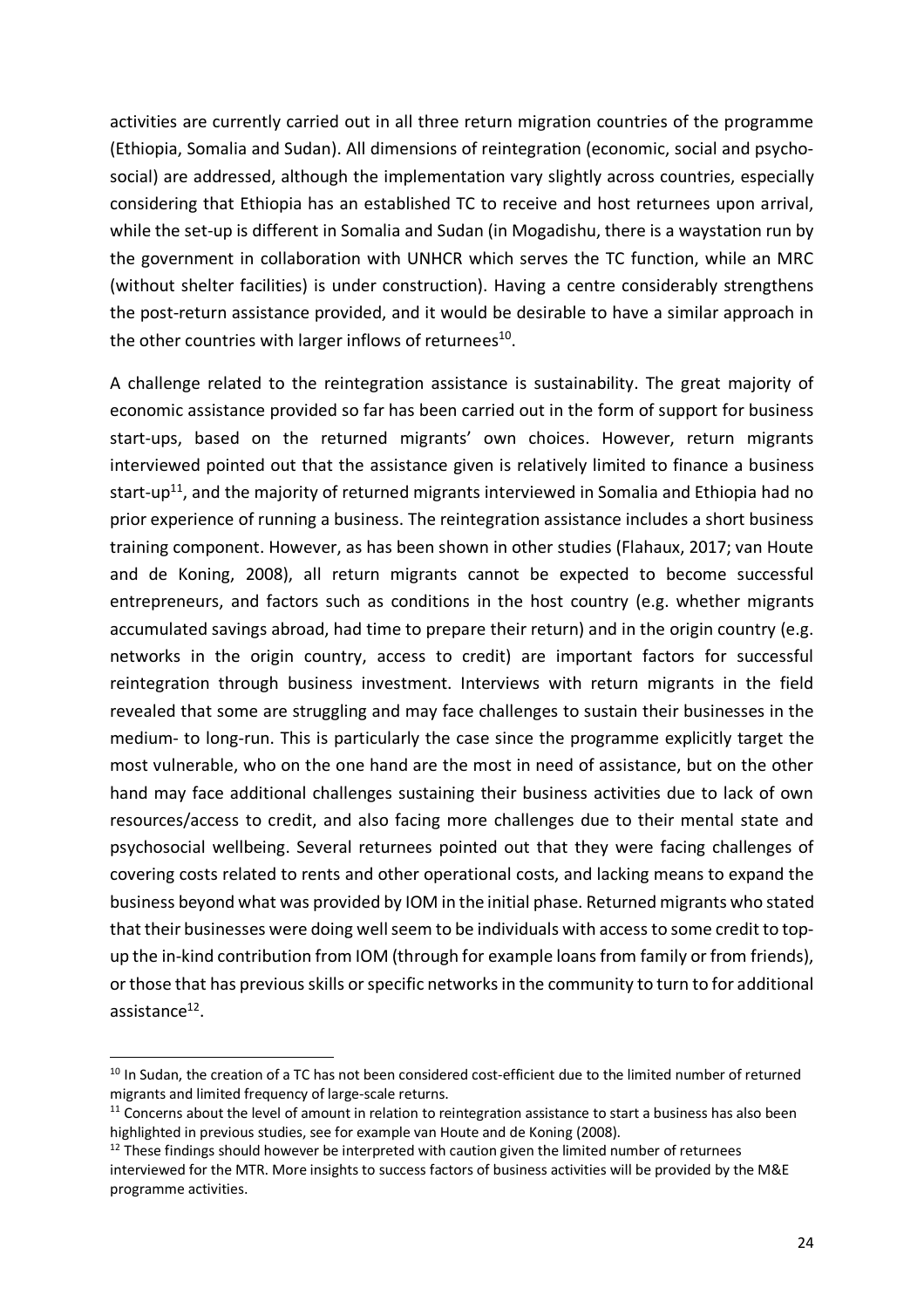Another challenge identified in relation to the economic assistance is the returnees' own expectations. Many of the return migrants invested large sums of money during their migration journey, and some returnees, especially in Ethiopia, were comparing the assistance they received to the sums that they lost to be compensated by the Programme. These expectations seem partly correlated with returned migrants feeling 'left on their own' as some Ethiopian return migrants expressed it in the focus group interviews. After the process of receiving business training and economic reintegration assistance, the return migrants expressed that they felt a bit left alone with limited support from local government and IOM. This was particularly the case for those that stated that they had difficulties to reintegrate into the community.

Misinformation<sup>13</sup> about what assistance they can receive upon return in transit countries also seem to create unrealistic expectations of the return migrants. IOM staff interviewed pointed out that it is important that migrants receive correct information about the assistance already in the transit countries. Several activities to address these issues have been initiated by the IOM, including harmonized flyers distributed in the pre-departure stage and outreach processes, and documents for the migrants to sign confirming that the information was shared with them in the pre-departure stage (notably Ethiopian migrants). A challenge does however arise in countries where economic assistance is given to a sub-sample of the returnees (such as in Ethiopia) and eligibility is decided at the time of return in the country of origin. This makes it hard to give precise information about the individual assistance that potential return migrants can expect upon return, as pointed out by IOM staff in Djibouti. Efforts to develop information kits to be distributed to migrants in host countries pre-return has been developed in an effort to strengthen information dissemination.

The great majority of beneficiaries of economic assistance in all countries chose support to start a business, and very few chose alternatives such as education and trainings or jobplacements in the private sector. Exploring ways to broaden the economic assistance to include more livelihood options (such as offering trainings for self-employment activities and job placement in sectors where there is an identified demand and where links with (the private) sector has been established), and put emphasis on making them more attractive to returnees, could be a way to ensure more sustainable economic reintegration. The economic assistance could also be strengthened by investments in community infrastructure to support economic activities for youth. This could offer a way to tie individual and community (social and economic) reintegration activities closer to each other, and build platforms that stimulates for example experience sharing around business and entrepreneurship, motivate youth to take more ownership of their economic situation, and link youth to employment opportunities. A starting point for such platforms could be the establishment of youth centres, which was something brought up by both stakeholders and return migrants in Ethiopia, and

<sup>&</sup>lt;sup>13</sup> Which seems to be the result of information spread by word of mouth among migrants.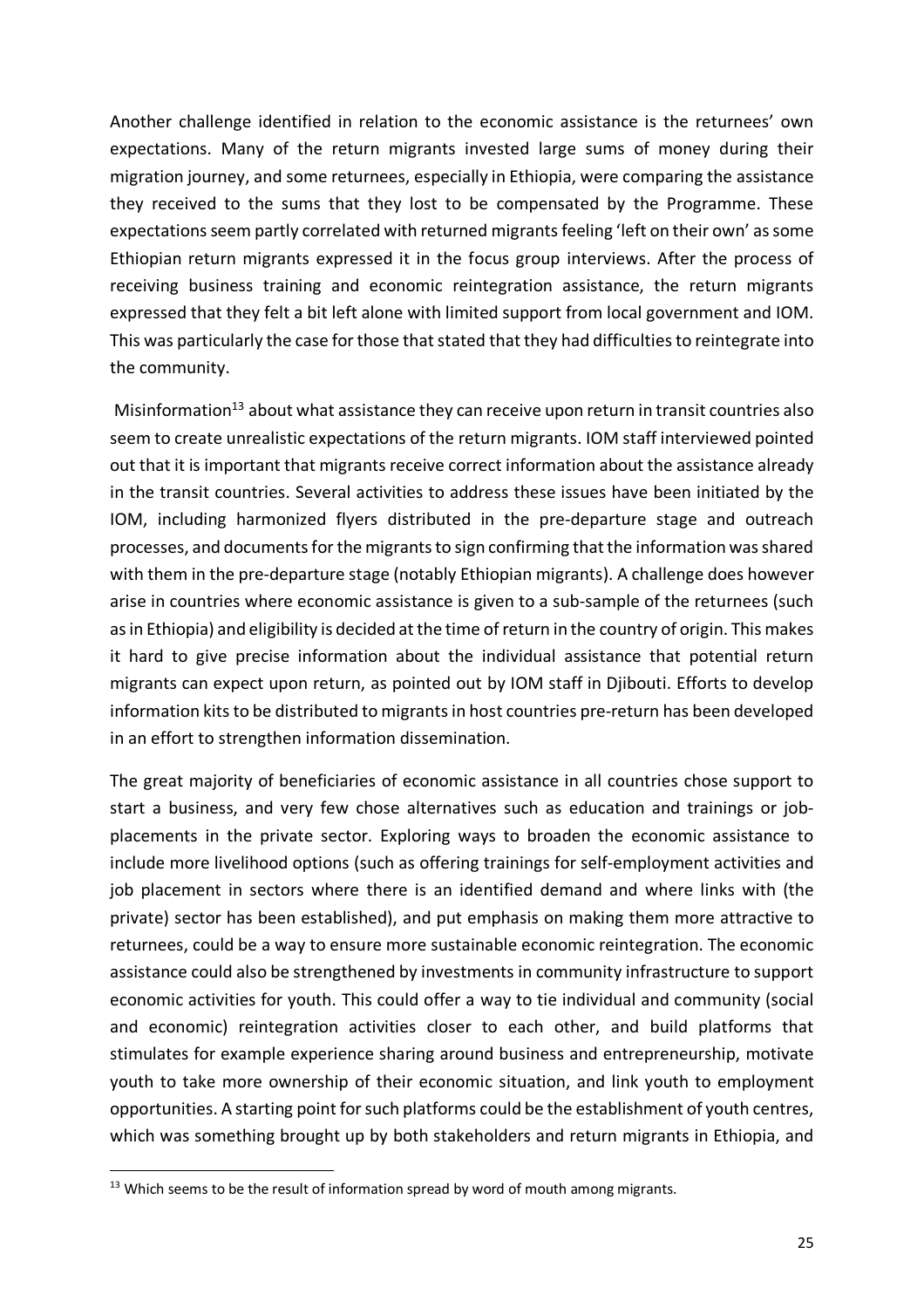project applications to establish such centres are currently being reviewed by the IOM mission in Ethiopia.

When it comes to psychosocial assistance, key stakeholders requested more capacity building, and also specific training tailored to the return migration context. Stakeholders in Somalia pointed out that many return migrants suffer from specific traumas and challenges, and that their problems and needs may differ from those in the country of origin. This has partly been addressed through a Mental Health and Psychosocial Support (MHPSS) workshop in Nairobi in March 2019 with 17 stakeholders from the Joint Initiative. However, there seem to be additional needs in this area.

As for Result 3.2 and related activities, reintegration assistance compact monitoring surveys and reintegration sustainability surveys are currently being rolled-out in all countries, and data management capacity building of stakeholders has been initiated in the beginning of 2019. The evaluation of project activities is crucial, especially given that the project is applying a community-based reintegration approach, which is relatively new to the organisation in the context of AVRR. Besides the monitoring and evaluation surveys carried out with return migrants, it would also be useful to extend the scope of the evaluation surveys beyond those that directly benefited from the assistance and include a baseline of youth without migration or return experience, to better understand and compare outcomes in the context of the migrant origin communities.

The programme implementation has taken cross-cutting issues (including mainstreaming gender, environmental sensitivity and sustainability, applying a rights-based approach to programming, and principled humanitarian action) into account to a varying degree. Gender is as mentioned not very prominent in the programming framework. Stakeholders in the field did not report many activities explicitly targeting women, likely linked to the fact that the majority of migrants and returnees under the Joint Initiative are men. Some activities to target the needs of women are however carried out. The MRCs in Sudan and Ethiopia (as well as in Bosaso, but covered under another project) have installed playrooms where children can be looked after while mothers are given care. In Sudan, psychosocial counselling is offered by a female counsellor, while this option is not available in Hargeisa. Djibouti is about to launch a study to better understand the drivers and barriers faced by women migrants  $14$ . The programme and its activities rely on a rights-based approach, and migrants' rights are considered both explicitly in the objectives of the programme and implicitly in activities carried out, through for example information at MRCs. Migrants interviewed in the field felt that their rights have been respected and taken into account through the AVRR process. Environmental sustainability is not mentioned anywhere in the programme activities. However, two of the community projects that are planned to be carried out in Ethiopia and

<sup>&</sup>lt;sup>14</sup> The study is funded under the Better Migration Management programme, but the findings will benefit the Joint Initiatives work in the country.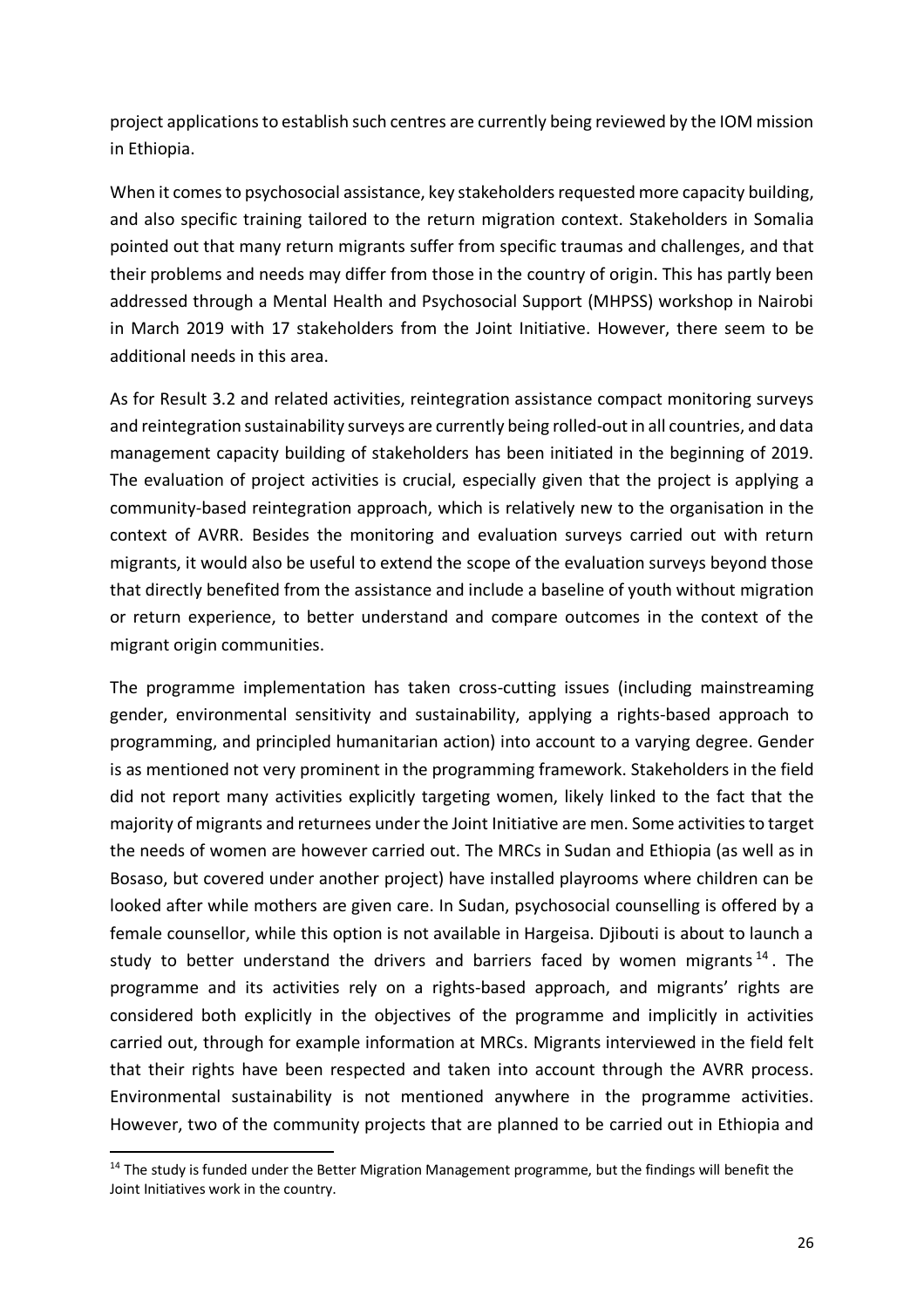Somalia specifically target environmental sustainability. Modifications in activity implementation (for different reasons) may have indirect positive impacts on the environment, such as the use of tablets instead of paper-based data collection, Ethiopia switching to only buying goods from the local market and Djibouti using train instead of flights for certain return movements.

Some of the main barriers to achieving the objectives at the end of the programme include relationships with government stakeholders and related to this limited sense of ownership and leadership of key stakeholder institutions, as well as limited progress of the communitybased reintegration component.

## 3.4 EFFICIENCY

### EFFICENCY: SUB-QUESTIONS

- $\sqrt{ }$  Are activities cost-efficient? Have funds been utilized as planned?
- $\sqrt{\phantom{a}}$  To what extent are the project processes, procedures and structures in place capable of delivering project activities and targets in a timely manner?
- $\sqrt{\phantom{a}}$  To what degree is the project taking advantage of existing resources, capacities and infrastructure already in place?
- $\sqrt{\phantom{a}}$  Do project activities complement, overlap or duplicate other similar interventions (funded internally and /or by other donors)?
- $\sqrt{\phantom{a}}$  How efficient is project management and planning?
- $\sqrt{-}$  How well have recommendations from the ROM evaluation been taken into account in project implementation?

The MTR consultant did not have access to any detailed financial documentation related to the project, and can therefore not analyse the cost-efficiency of the project in great detail. However, observations in the field indicate that staff resources are sometimes unevenly distributed, especially in the MRCs<sup>15</sup>. The MRC in Djibouti is hosting migrants 24/7 and register new migrants on a daily basis, but operates with relatively few staff. The MRC in Khartoum register less people per day, but the staff are engaged in many external activities such as visits to the migrant communities, schools, detention centres etc. The MRC in Hargeisa does not host migrants and offers limited activities and services to migrants on a daily basis, but still operate with a relatively large amount of staff. A more detailed review of activities and staff in all centres would reveal if resources could be reallocated in a more cost-efficient way.

<sup>&</sup>lt;sup>15</sup> The funding allocation may vary depending on whether the Centre is run by the IOM or the national Government, which should also be taken into account in the suggested review of allocations.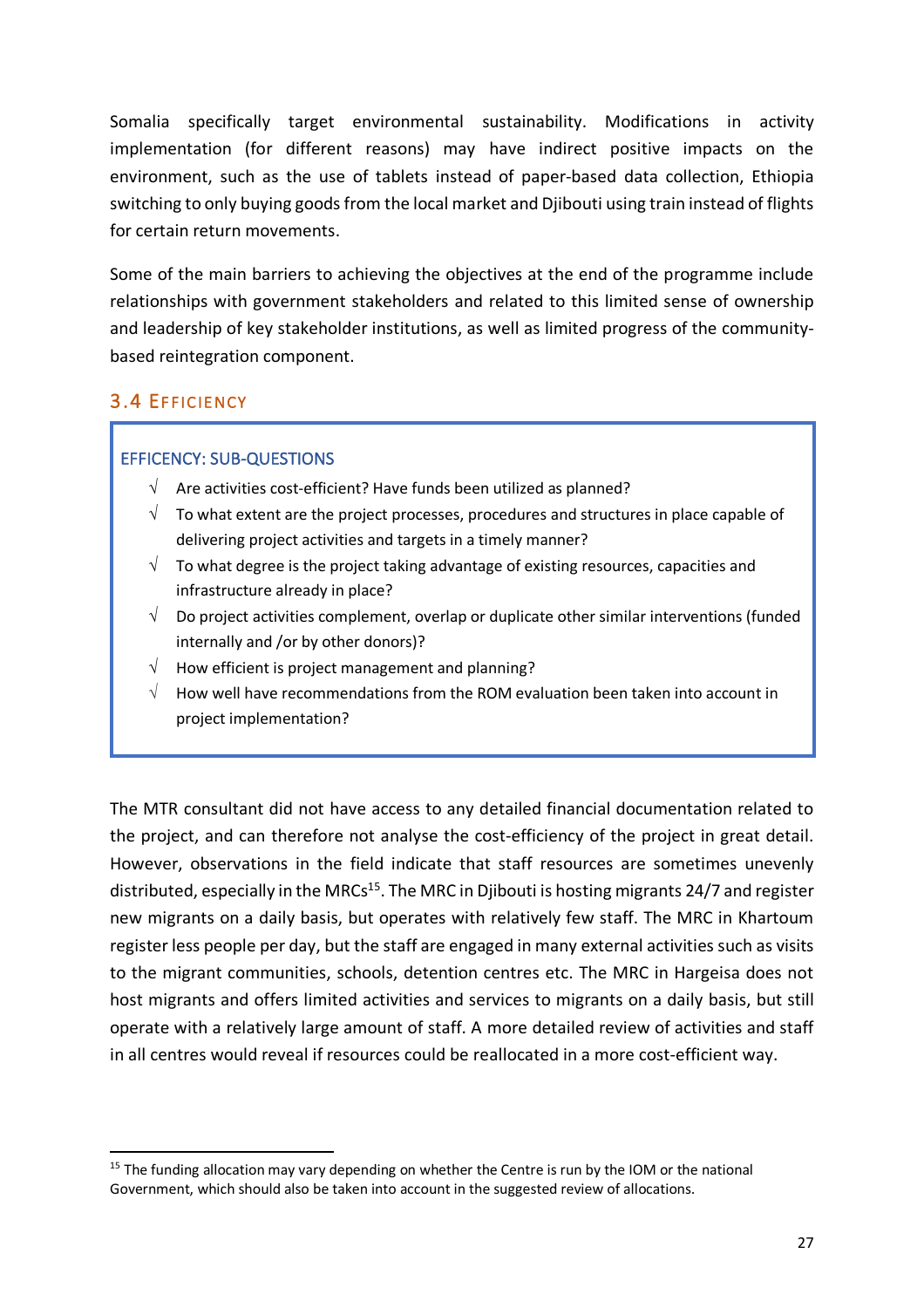Carrying out return movements by air traffic is an expensive undertaking, and not sustainable without the funding from international initiatives such as the Joint Initiative  $16$ . Several stakeholders suggested to offer land transportation as an alternative or supplement to the air transport. An example of this is the return of Ethiopian migrants from Djibouti by train which was initiated in 2018, which can save costs.<sup>17</sup>

Several return migrants in Somaliland brought up costs related to the procurement process. They were stating that the in-kind goods that they received to open a grocery shop were closer to retail price rather than wholesale prices. It is also important to remove any potential other barriers that in-kind assistance may face. For example, return migrants choosing a business that involves a motor vehicle can get support to obtain a drivers' license. However, in Somaliland it was revealed that returnees face challenges to pay the fees for the license as IOM only offers reimbursement of the costs once the license has been obtained.

So far, the project has been relatively successful in implementing a majority of the activities in a timely manner, while some activities are lagging behind or suffer from some bottlenecks in implementation (such as some capacity building activities focusing upon the SOPs), and return assistance in Somalia and Sudan as previously discussed). An important task in the remaining programme period will therefore be to make sure that all activities are initiated and up to speed in order to meet the objectives by the end of the programme period.

With respect to the effective use of existing resources and infrastructure in place on the ground, some potentially underutilised resources were identified during the fieldwork. For example, the Ethiopian community centre in Sudan pointed out that they have equipment to carry out skills trainings (sewing machines, computers) that could be used to train migrants that are waiting to return to Ethiopia, but they currently lack financial resources to run these trainings. The MRC in Somaliland has a medical lab with some equipment, but no staff qualified to use the lab. Migrants are instead referred to hospitals for tests.

The Ethiopian communitiesin Somaliland, Bosaso and Sudan have access to manpower and in some cases shelters and buildings, but lack resources to properly run a shelter for migrants. A closer collaboration with these partners, to complement the services provided by MRCs, could be efficient to strengthen capacity and build durable solutions within and beyond the lifetime of the programme. An inventory of these resources on the ground and potential future collaboration could give more insights to more efficient use of resources.

<sup>&</sup>lt;sup>16</sup> IOM has however negotiated down the air fares and are given a 50% discount on Ethiopian Airline flights on the return of Tanzanian nationals.

 $17$  However, a condition for the train transportation option has been that there is a way to host migrants in Loyado the night before departure, as the train leaves early in the morning. The transit center in Loyado is currently under construction.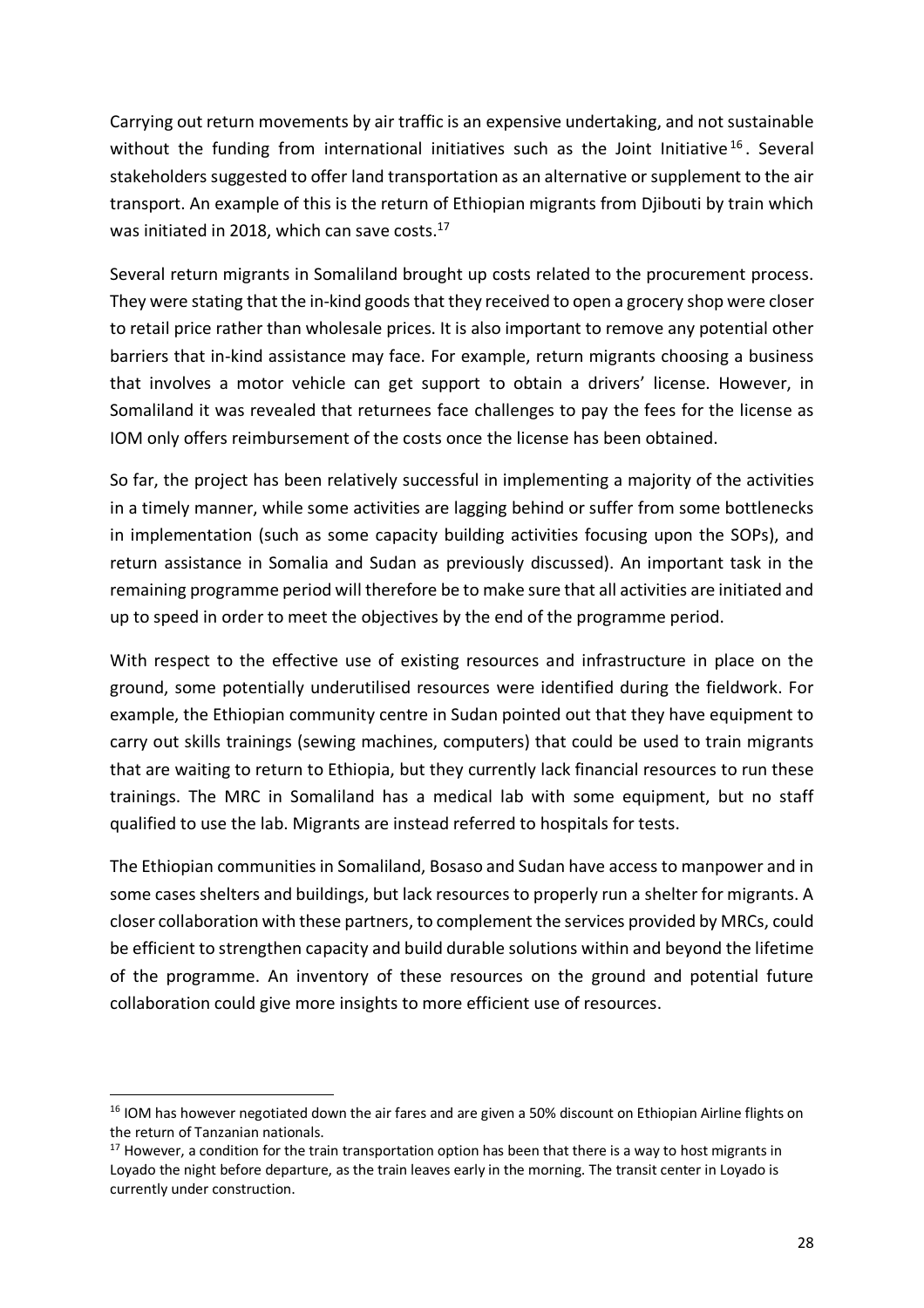In some of the countries, other return and reintegration programmes with similar target group and interventions are running in parallel. Notably in Ethiopia, where ILO has recently finalised a programme supporting AVRR, and in Somalia where UNDP provides assistance to IDPs and returnees, and UNHCR is providing cash assistance (during 6 months) to Somali returnees returning from Libya. No direct duplication of activities was identified in the field, as other projects either has a slightly different target group, or provide a different type of assistance. The activities are sometimes complementing each other, such as the case of support to Somali returnees returning from Libya. In Somalia, a collaboration with UNDP has also been initiated, which appears to be a great learning opportunity given the broad set of economic assistance and job creation activities carried out by UNDP in Somalia. In Ethiopia, the ILO run AVRR project has provided useful lessons learned in terms of linking Micro finance institutions (MFI) to the reintegration assistance, which will be piloted within the framework of the Joint Initiative in some communities in Ethiopia. More knowledge exchange and stock taking of for example labour market assessments and other background documents at the beginning of the project should be encouraged.

The fieldwork also revealed that the various bilateral and multilateral AVRR projects in place in the countries sometimes poses a challenge in terms of expectations from returnees. Return migrants learn about other programmes with different type (such as cash assistance) or higher amounts of assistance, which affects their satisfaction with the assistance received.

The lack of inception phase and proper infrastructure for planning and monitoring (such as logframes, nationalised SOPs etc.) has been a challenge in the management and planning of the programme, as well as sequencing of interventions. Some countries also seem to have lacked adequate management staff at national level in the initial phase of the programme. Ethiopia had the programme manager replaced one year into the programme period and Somalia was operating with an interim programme manager in the initial phase, which resulted in a longer time to build up relations and seek project support from government stakeholders.

In November 2018, a ROM evaluation was carried out, resulting in ten recommendations for the project. The recommendations focused mainly on capacity building and training of programme staff and key stakeholders, promoting a regional approach to programming and implementation, and initiating programme activities not yet implemented. Several of the recommendations are under way to be implemented, such as Recommendation 1 regarding the logframe, where the revised version of the logframe was recently adapted, Recommendation 4 related to the roll-out of community projects, which are currently being implemented or planned in Somalia and Ethiopia (although lagging in Sudan). Recommendation 7 to shape the programme into a more regional programme has been addressed by for example a common results and indicator framework across all four countries in the logframe, a joint M&E framework for monitoring and evaluation, and regionally led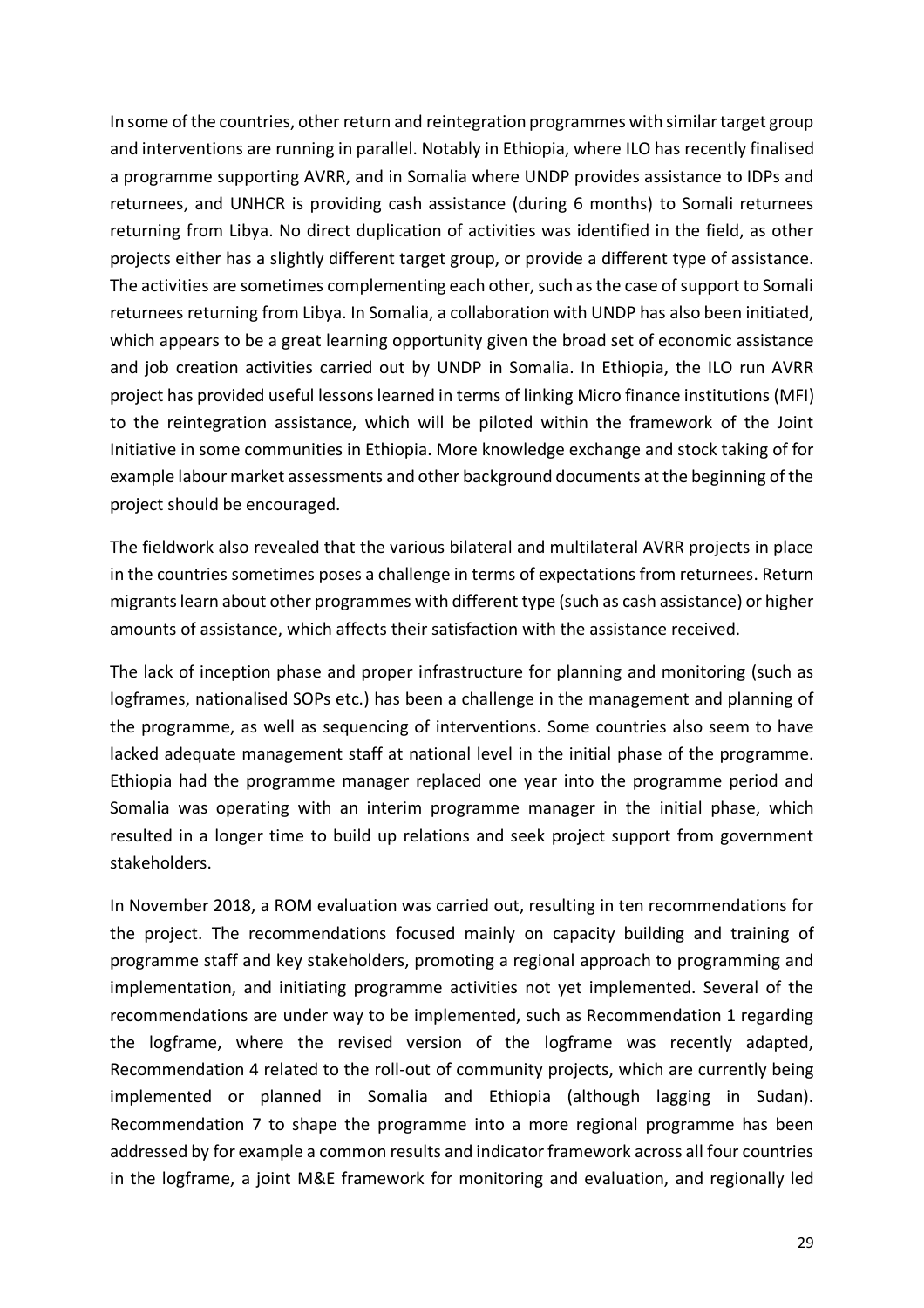activities such as high-level inter-governmental consultations preparations and the Mental Health and Psychosocial Support (MHPSS) workshop carried out in March 2019. It should however also be noted that IOM staff in the various countries also pointed out that some differences in the approach to the AVRR processes is motivated due to the different contexts across focus countries. However, a step in the direction of more knowledge exchange across countries was taken through a joint study visit to Dire Dawa (Ethiopia) by programme staff and key stakeholders in Djibouti and Ethiopia to NGOs working on child rights and support. Others seem more challenging, such as strengthening the NPSCs which is continuous work through strengthening the relations with stakeholders but that is hampered by challenging political contexts in Somalia and Sudan, as discussed in previous sections. Regarding Recommendation 8 about extending the use of transit centres to Somalia and Sudan, Sudan is currently investigating the use of a guest house to provide post-arrival assistance, while Somalia is using the government-run waystation that serves transit functions. Recommendations 3, 5 and 9 are related to strengthening the reintegration activities in different ways through training and partnerships, which was an identified need/gap also in this review. Some steps in this direction has been taken by for example initiate a partnership with UNDP in Somalia. More work in this area is recommended for the remaining programme period.

### 3.5 SUSTAINABILITY

#### SUSTAINABILITY: SUB-QUESTIONS

- $\sqrt{\phantom{a}}$  How likely will the activities continue after donor funding has been withdrawn?
- What capacities is the project developing among beneficiaries and stakeholders to sustain gains made?

Sustainability appear at this point to be somewhat of a weakness in the programme implementation. No stakeholders interviewed in the countries believed that the programme activities could be sustained beyond the programme framework if donor funding would be withdrawn due to limited national capacity. Although many stakeholders acknowledged that the programme have strengthened their financial and institutional capacity, there seem to be limited sense of ownership and leadership in most countries and communities with the exception of Ethiopia where institutional infrastructure around return and reintegration processes is more developed and capacity is stronger. More emphasis on capacity building, and better integrating stakeholders in all aspects of the programme implementation would be needed in order to promote more sustainable programme outcomes. It should also be recognised that most partner countries have limited experience of return and reintegration activities, and capacity needs to be built-up from the ground. The economic, political and security contexts are also complex, and many external factors beyond the control of the IOM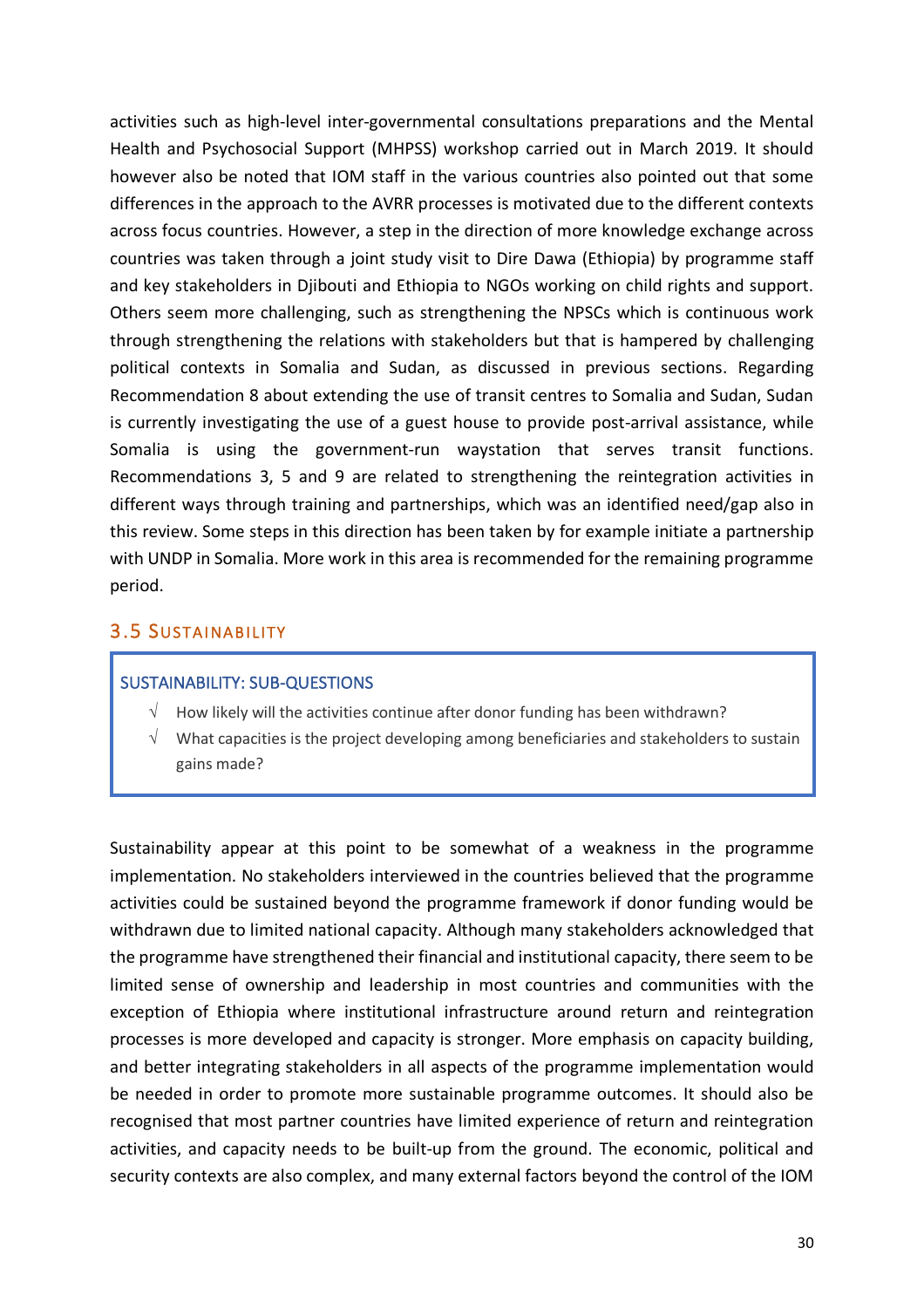missions are also likely to influence the programme outcomes, which should be taken into account when evaluating the results and impacts of the programme at the end of the programme period.

# 4. Conclusions

- **The programme remains highly relevant to the identified needs, and is successful in reaching the target group.** It is also filling an important gap in terms of data collection and capacity building related to return and reintegration in the Horn of Africa.
- **The lack of proper programme inception phase has negatively affected programme management and implementation of programme activities**. Logframe and national SOPs development has been lagging, and the sequencing of activities have been affected. An important challenge in the remaining programme period will be to launch and strengthen activities that have not yet been fully rolled-out.
- **Creating close partnership with stakeholders and building local ownership has been a challenge.** The programme put emphasis on active local involvement and project ownership, while progress in this area has been limited in most countries. More efforts to strengthen partnerships should be a focus of the remaining part of the programme period.
- **Overall target numbers for AVRR is likely to be met by the end of the programme period…** The programme has been effective in reaching out to the target population in transit countries, and the Joint Initiative have supported many returns and reintegration cases. Interviews with return migrants who benefited from the AVRR reveal that the beneficiaries in general are very happy and grateful for the support received.
- **… but activities related to community reintegration is lagging behind.** A limited number of community activities have so far been implemented, and the communitybased approach do not seem to be mainstreamed throughout the programme implementation but rather be seen as ad-hoc. This is a lost opportunity as community projects should go hand in hand with other reintegration activities and reinforce the impacts of the individual reintegration assistance and ensure that the outcomes of the programme are sustainable beyond the programme period.
- **Time between registration and actual return movement is long in Sudan and Somalia.** Migrants often have to wait many months for return, which sometimes implies that they no longer want to return or that they return or travel onwards by their own means. The bottlenecks seem to be related to external and internal factors. This led stakeholders in both Somalia and Sudan to suggest the use of land transport to complement the flights used by IOM for return movement.
- **The capacity of the TC in Ethiopia has significantly been reinforced by the support from the programme, and should be seen as a good role model.** Having a centre to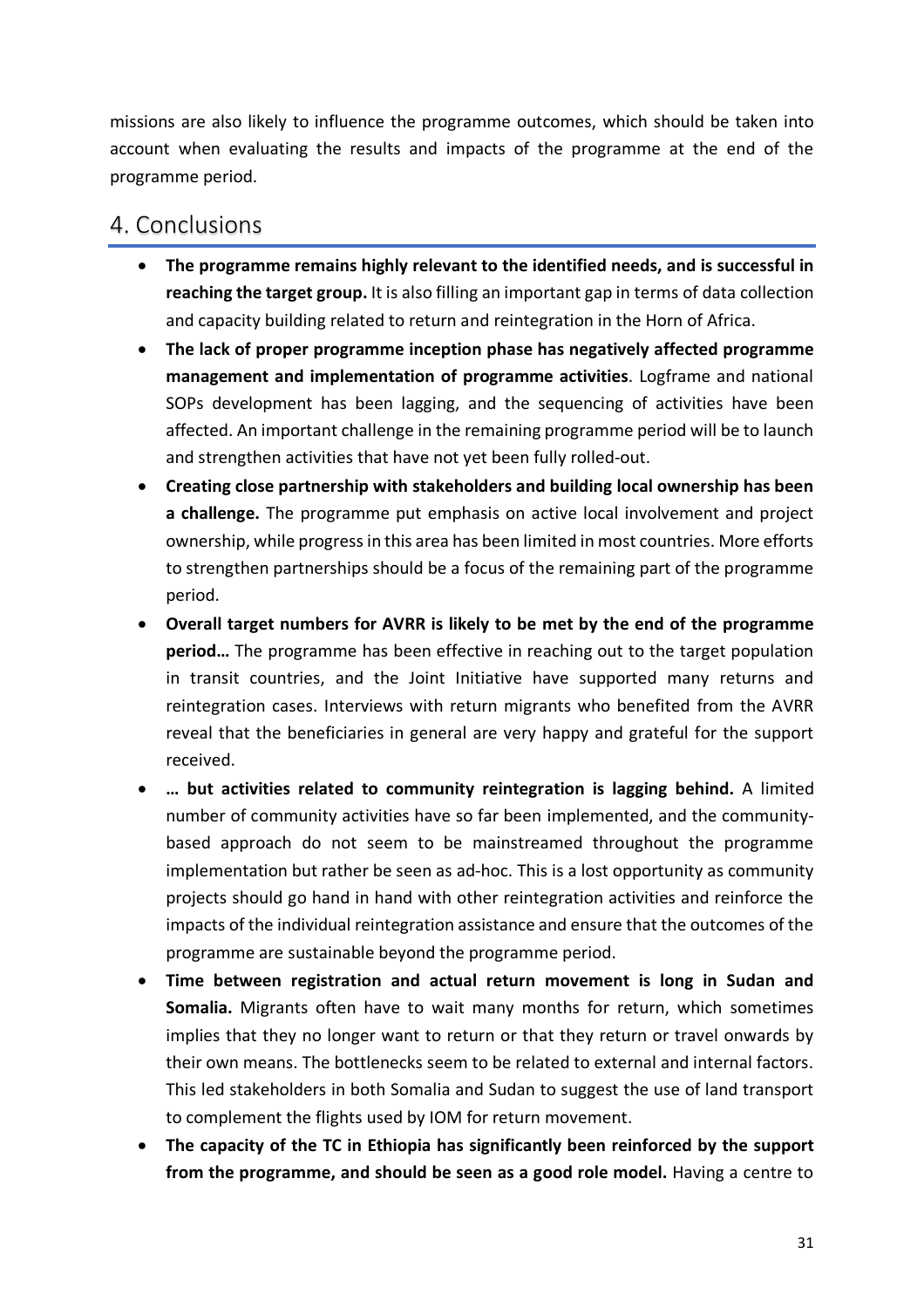receive return migrants upon arrival facilitate post-return and reintegration assistance.

- **The economic reintegration assistance has almost exclusively focused on business start-ups so far.** This may not be sustainable, and other means of economic reintegration support should be supported and promoted. A good example is the programme activities carried out by UNDP and Hano academy in Somalia, that has strong links with the private sector and the diaspora community, use various forms of crowd-funding and incubator platforms and provide skills trainings that are demanded on the local labour market. Linking economic assistance to available forms of credit on the ground, such as Microfinance Institutions could also strengthen the support and increase likelihood of business sustainability.
- **Psychosocial assistance and counselling services could be strengthened.** Several stakeholders expressed demand for more psychosocial training. Training particularly tailored to the context of return migration was brought up in Somalia. It was also noted that the MRC in Hargeisa lack trained staff, and particularly a female counsellor while the majority of the beneficiaries in the centre are women.
- **The programme could benefit from an overview of staff resources in the different MRCs.** It was noted that the activity level varies substantially in the different MRCs, and an overview may contribute to a more efficient allocation.
- **The migrant community centres can be good partners in places where no MRC exists or have limited capacity.** The community associations have access to manpower and in some cases shelters and other buildings and equipment, but lack resources to properly run a shelter for migrants. Reinforcing their capacity could help building more sustainable solutions and infrastructure beyond the project.
- **Many return migrants have high and sometimes unrealistic expectations on the economic assistance.** This is particularly the case for economic assistance and is partly due to the variety of programmes in place to support return migrants. It could also be linked to a lack of sense of ownership of their own economic situation.
- **Thorough evaluation of project activities and outcomes at the end of the project will be highly important for lessons learned.** The community-based approach to reintegration is relatively new to the organisation in the context of migrant protection, and the final evaluation at the end of the programme period can provide important lessons learned. Extending the target group to also include non-beneficiaries would give more insights into challenges for youth in the community and more accurately capture the impacts of the project.

# 5. Recommendations

Based on the analysis and conclusions, this section presents a number of recommendations to consider for the remaining part of the JI programme period, as well as for future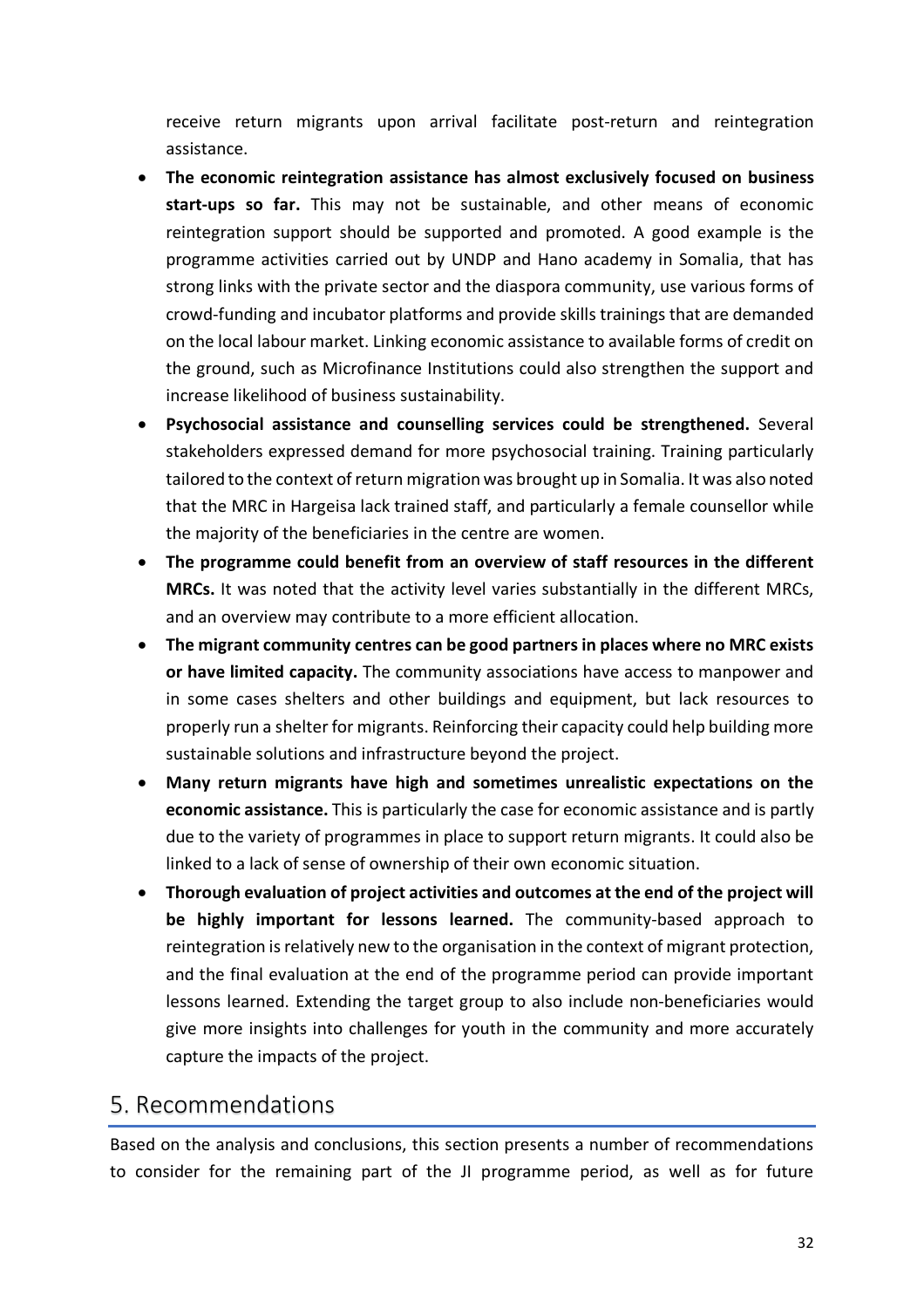programming. The main target country/countries of the intervention and suggested steps to be taken are specified below the recommendation.

### 5.1 RECOMMENDATIONS FOR REMAINING PROJECT PERIOD

- $→$  **Strengthen partnerships with key stakeholders to promote more local involvement and ownership and enhance the sustainability of the return and reintegration activities and outcomes.**
	- o **Djibouti:** the expanded mandate of the key stakeholder L'Office National d'Assistance aux Réfugiés et Sinistré (ONARS) to also focus on migration at large (not just refugees) offers a possibility to strengthen the partnership and national ownership. ONARS representatives interviewed during the MTR expressed an interest and wish to be (more) involved in the programme.
	- o **Ethiopia:** is on a good track with the involvement of the Government in programme activities and implementation. Key stakeholders at local level is asking for some more capacity building especially of people in coordination positions to strengthen the coordination between national and local level.
	- o **Somalia:** despite efforts of initiating more collaboration with stakeholders, the partnership with the Government is facing some challenge given the political context. More transparency and information sharing to all Government partners involved in the programme seem to be the best way forward.
	- o **Sudan:** challenges in the partnership with the key stakeholder SSWA seem to be largely based on some challenges at individual level, but relations has been improving lately. IOM should continue the work of improving relations, particularly by being very transparent with the steps in the programme implementation, involve the SWWA in activities when possible, and to the extent possible involve local IOM staff and consultants in activities as this seem to be an important point for the Government.
- $→$  Put emphasis on community-based activities and projects in the remaining **programme period, and tie some of the community assistance closer to the individual reintegration assistance.** A good role model for this is the activities implemented by UNDP in Somalia, which involves close links with the private sector and the diaspora to identify promising sectors and demanded skills.
	- o **Ethiopia:** Ethiopia has just signed contracts with implementing partners to carry out community projects. Some of these projects could be focused on strengthening the individual reintegration assistance by for example creating platforms to support entrepreneurship and promote other livelihood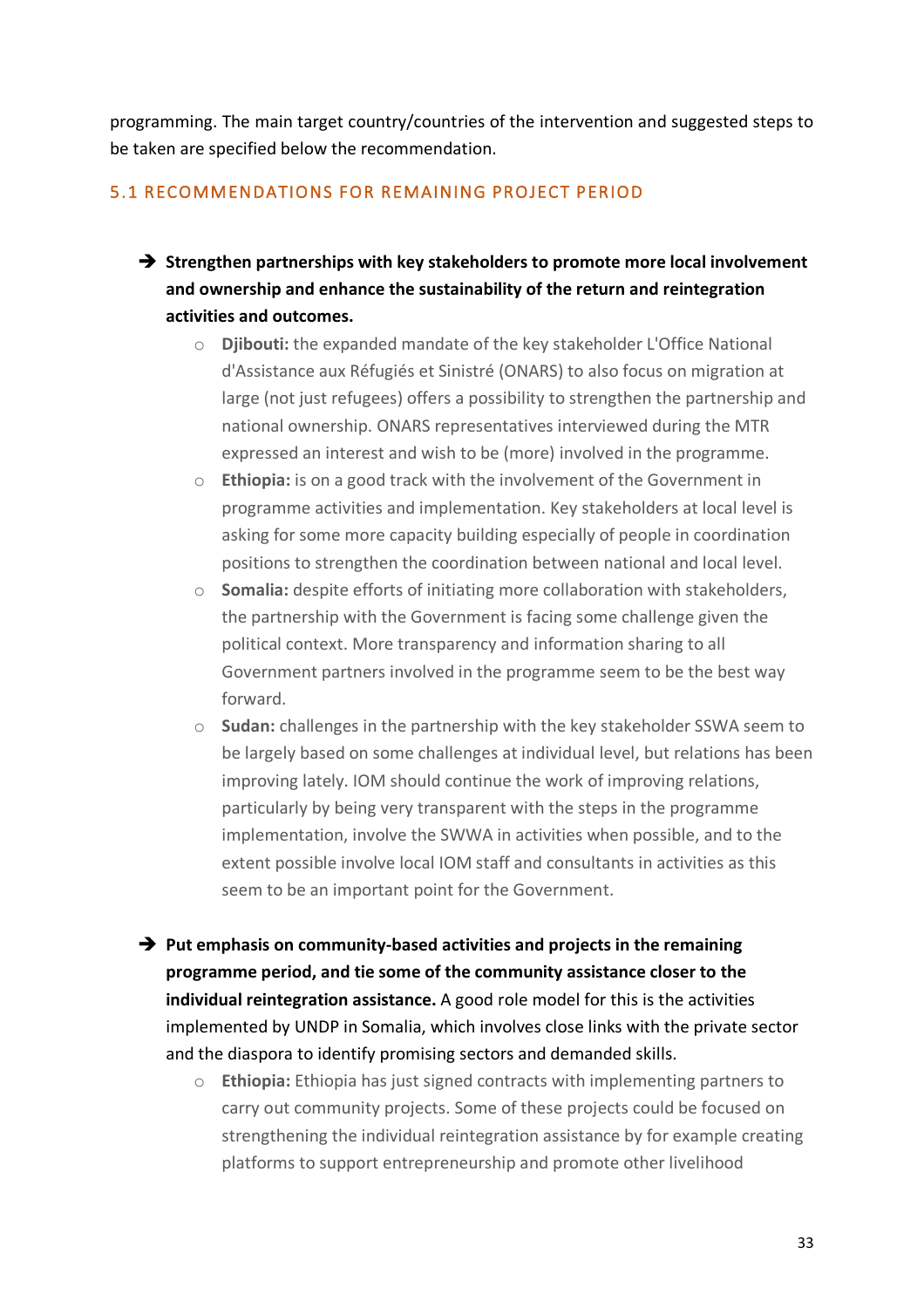activities among the youth (those that received assistance but also other youth with business ideas), and build links facilitate access to credit for youth.

- o **Somalia:** has started collaborations with UNDP in the area of skill development and job creation which is a promising step in this direction.
- o **Sudan**: Sudan could follow the example of Somalia and create collaborations with other international and local organisations and institutions already carrying out this type of activities.

**→** Build platforms and infrastructure to support the youth in return communities. The starting-point could for example be in the form of youth centres, as suggested in Ethiopia, which can serve as a platform that offers activities to motivate youth to take more ownership of their livelihoods, exchange ideas around business/entrepreneurship, link youth to the local private sector and labour market matching mechanism etc.

- o **Ethiopia**: Related to the previous recommendations, platforms to strengthen livelihood activities and integration of youth through for example mentorship programmes (involving for example the diaspora and the private sector, using example of return migrants with successful businesses as role models for), specialised skills trainings and job matching mechanisms.
- o **Somalia:** analyse the need for youth centres or other types of platforms, use the UNDP model of creating incubators for the youth as inspiration.
- o **Sudan**: similar activities as suggested for Ethiopia could be considered also for Sudan, but probably need to start in smaller scale as existing infrastructure is limited. Such platforms will be particularly important to offer to recently returned migrants in the wait of reintegration assistance, as they sometimes tend to get impatient and the risk of remigration increases.

 $→$  Strengthen and promote alternative economic support besides business start-ups. Make skills training more attractive by for example building closer links to job opportunities in the private sector or as self-employed.

- o **Ethiopia:** investigate how the private sector can take a more active role, and how to make other options business activities attractive. Possible steps along this way may include to identify return migrant role models in the private sector, reach out to diaspora active in the private sector in the communities etc. The UNDP in Somalia is also using crowd-funding as a mean to raise more funding for its activities by for example reaching out to banks with a CSR budget and an interest in supporting local development projects.
- o **Somalia:** Same steps as in Ethiopia, and further investigate if a similar approach as the UNDP using crowd-funding and private sector CSR work/budget to expand collaborations.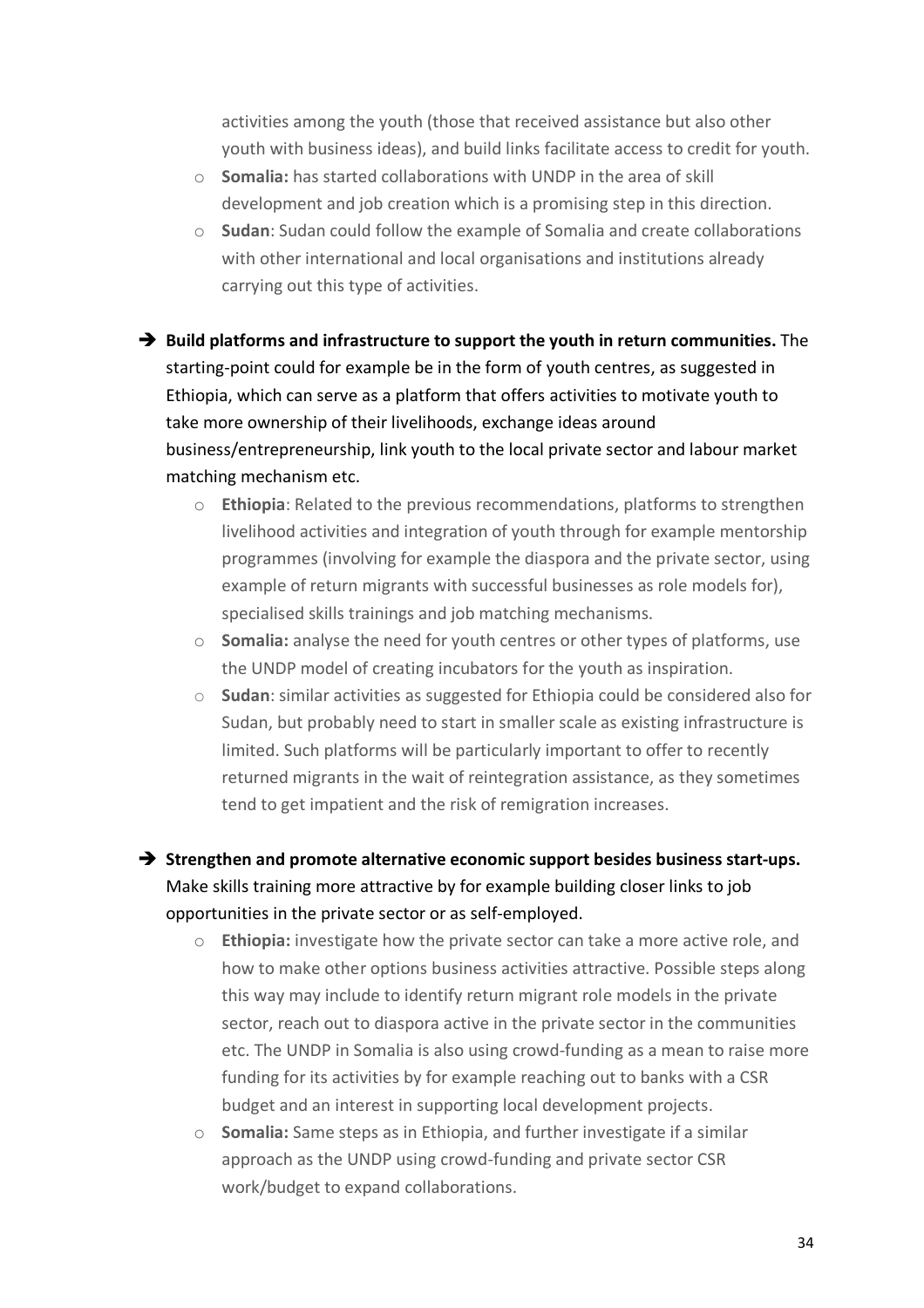- o **Sudan:** similar steps as in Ethiopia and Somalia.
- $\rightarrow$  Ensure that the system of in-kind support is not implying extra costs or barriers for **returnees.** This involves procurement processes and potential obstacles in relation to the in-kind system are mitigated.
	- o **Somalia:** particularly related to identified barrier to obtain driver's license through in-kind assistance, may require pre-set agreements with the Government if demand is high. Also review the efficiency of the procurement process in terms of prices payed for in-kind groceries.

**Sudan**: procurement processes are a challenge given high inflation, cash shortages etc. In this context it might be motivated to limit the options for returned migrants to a few pre-set options and focus procurement efforts in these areas to make processes more cost and time efficient.

### $→$  Review funding to MRCs and align staff with work-load to ensure that equal service **is provided across all centres.**

**Regional office**: this activity is best implemented at regional level as it aims at ensure equal service provision across all MRCs. The recommendation involves taking stock of the work and resource allocation of IOM- and Government-run centres established in Djibouti, Somalia and Sudan (taking into account the different funding schemes of each centre, where some centres are fully funded by the IOM and others co-funded and run by national stakeholders) with the aim to identify gaps in service delivery.

- $→$  Shorten time between first visit to centre and actual return in places where migrants **are facing long waiting times.** The process of return involves the participation of governments of both the sending and the receiving country. Barriers are thus highly country specific and therefore require further country-level analysis to determine which actions to take.
	- o **Somalia:** review the external and internal factors that are causing long waiting times, for example the barriers to Ethiopian embassy staff visiting MRCs outside Mogadishu and Hargeisa, and evaluate options to address these challenges (e.g. issuing documents from a distance) through close collaboration with government stakeholders from both and Ethiopian governments.
	- o **Sudan:** positive steps have already been taken in terms of negotiating down exit fees (charged by Sudanese government) and cutting the costs of issuing national documents (charged by Ethiopian government). Remaining barriers include for example the need for cash to pay for visa exits. Devoting time and resources to the continue to work towards close collaboration and negotiation with governments involved will be important to remove further barriers.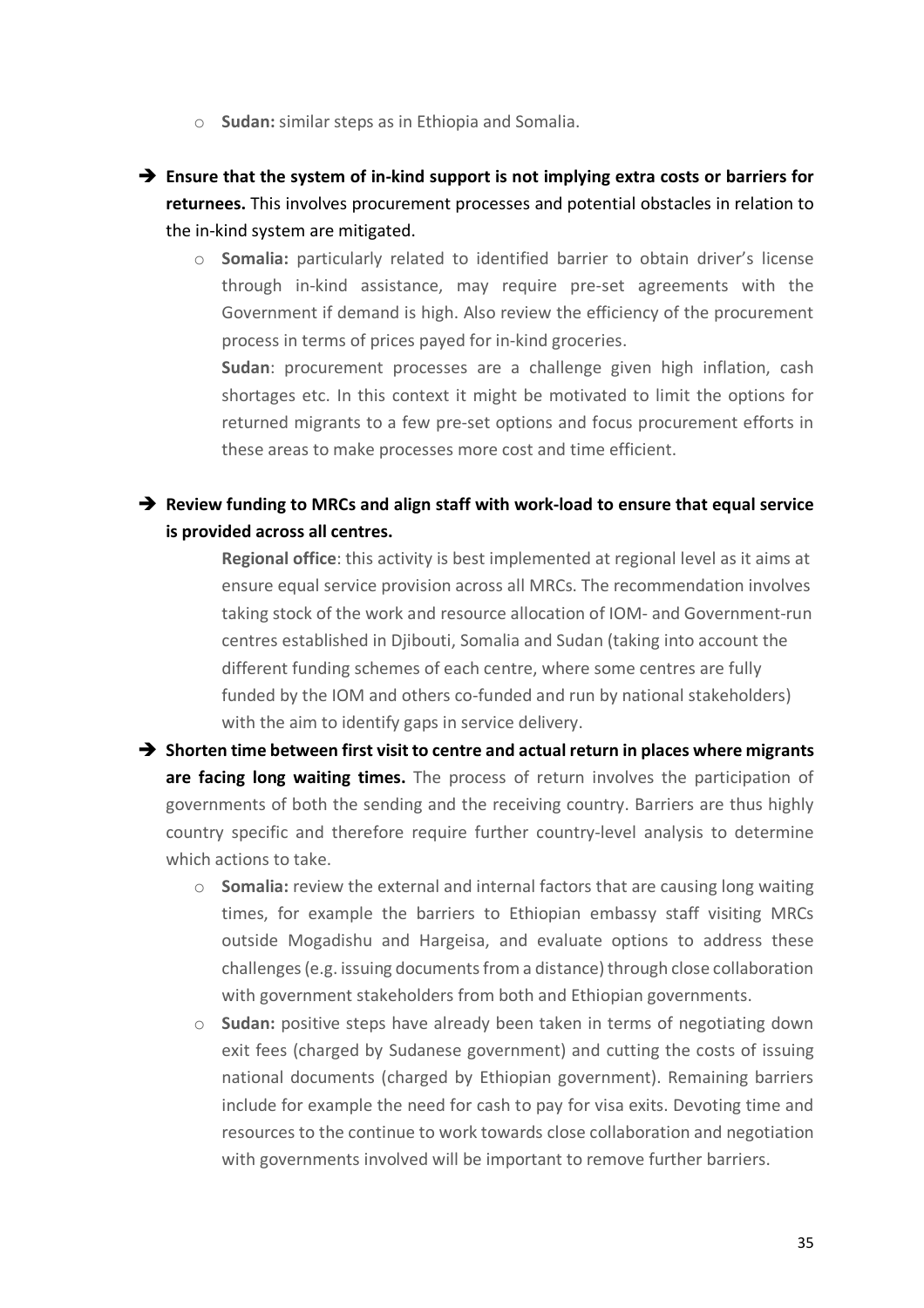- è **Investigate the possibility to invest in institutions that are already in place to complement services provided by MRCs.** 
	- o **Somalia and Sudan:** analyse needs and existing resources in Ethiopian community centres and MRCs, and reinforce capacity of centres in Hargeisa, Bosaso and Khartoum wherever it is judged feasible and motivated, which is a process that has already started..
- è **Assign sufficient resources and time to the final evaluation of the project, and include non-beneficiaries in the evaluation framework.** 
	- o **Regional office:** this will be on the regional office to integrate into the planning of the final evaluation.

### 4.3 RECOMMENDATIONS FOR FUTURE PROJECTS/PROGRAMMING

- **Carefully plan and carry out the inception phase to ensure that partnerships and institutional and management capacity is in place from the start.** This would ensure better multidimensional planning and sequencing of activities carried out.
- **Launch mapping and assessment studies early in the process to better feed into the programming and activities.** Encourage more alignment and knowledge sharing with ongoing and recently finished activities on the ground would also be beneficial, though for example sharing labour market assessments carried out by previous programmes.
- **Explore land transportation (car/bus and train) as an alternative to return movements by flights, which will be impossible to sustain without donor funding.**  Attention should be given to the safety return processes when using alternative transports.
- **Where possible, align AVRR programmes run by different organisations/donors to avoid creating confusion and false expectations of available assistance.** This will require work at both national, regional and Headquarter level to harmonise assistance across international donors and regional and national programmes.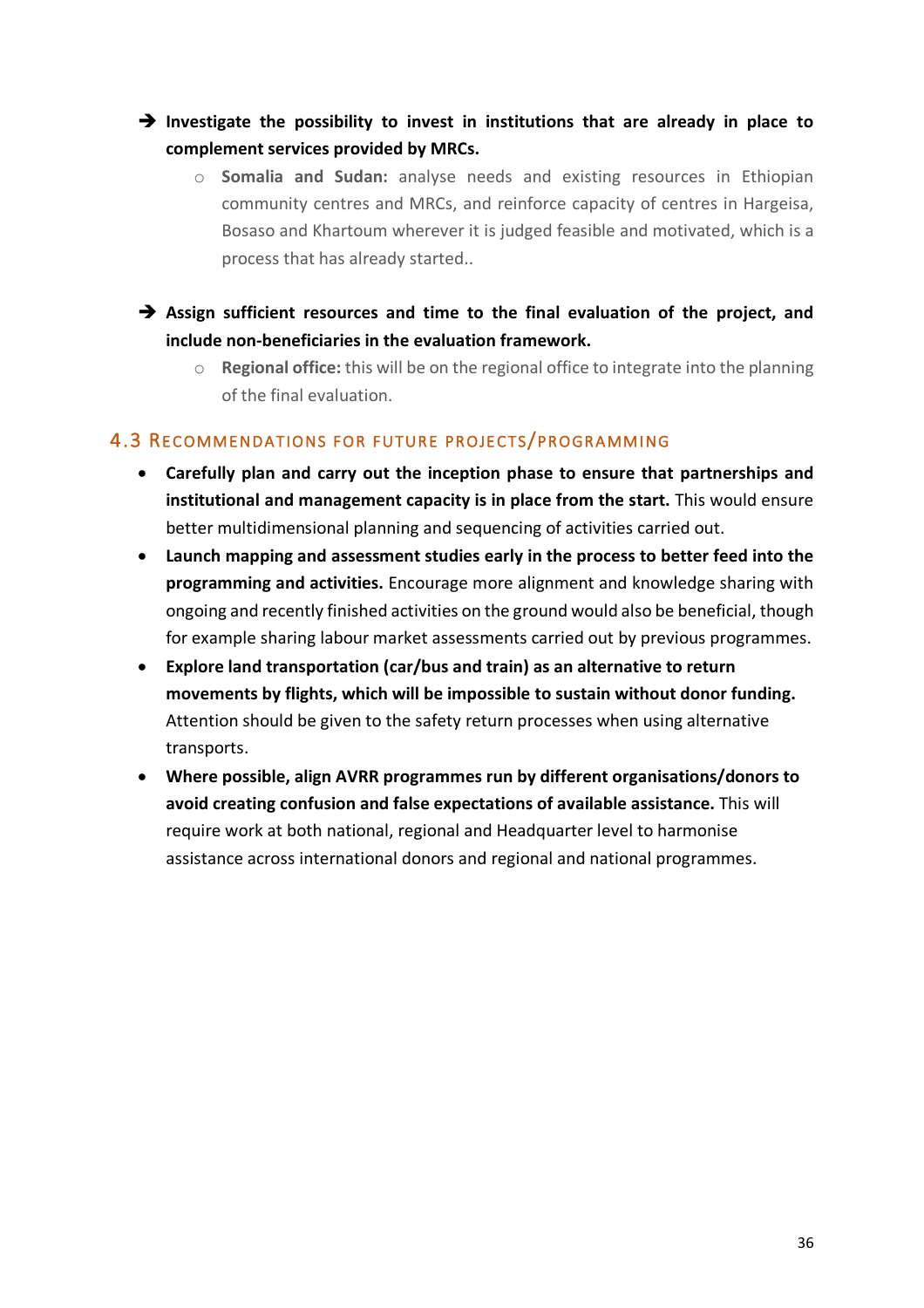# **References**

Flahaux, M-L. (2017), Home, sweet home? The effect of return migration support mechanisms on reintegration. *Espace Populations Sociétés, Centre National de la Recherche Scientifique :* 

file:///Users/lisaandersson/Dropbox/IOM%20Horn%20of%20Africa/Home%20sweet%20ho me\_MLF\_final%20(1).pdf

Van Houte, M., and M. de Koning (2008), Towards a better embeddedness? Monitoring assistance to involuntary returning migrants from Western countries. *Mediation Agency for Return, Centre for International Development Issue, Nijmegen :*  file:///C:/Users/qehuser/AppData/Local/Temp/towardsabetterembeddedness.pdf.